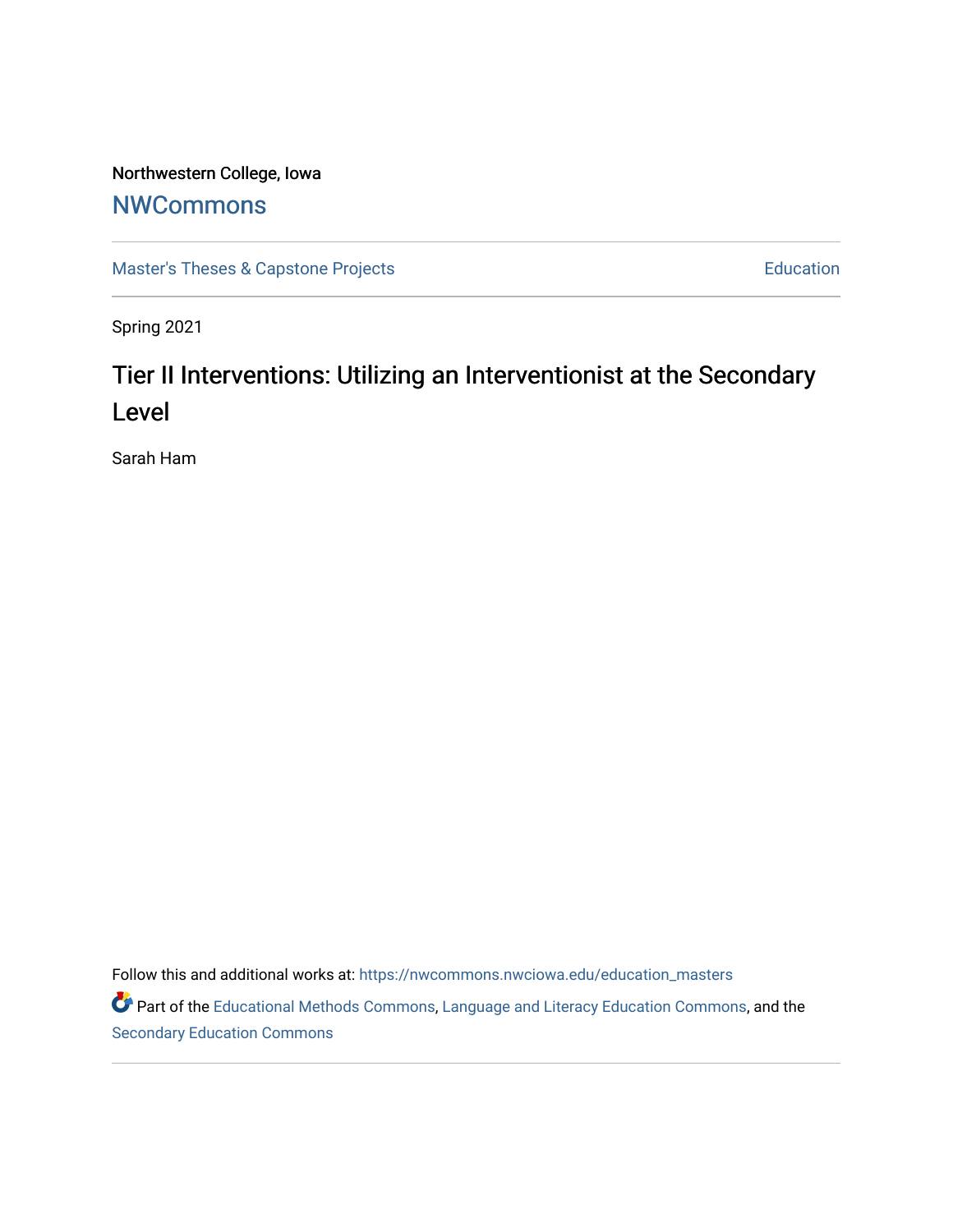Tier II Interventions: Utilizing an Interventionist at the Secondary Level

Sarah Ham

Northwestern College

Action Research Presented

in Partial Fulfillment of the Requirements

For the Degree of Master of Education

May 2021

Dr. Rebecca Hoey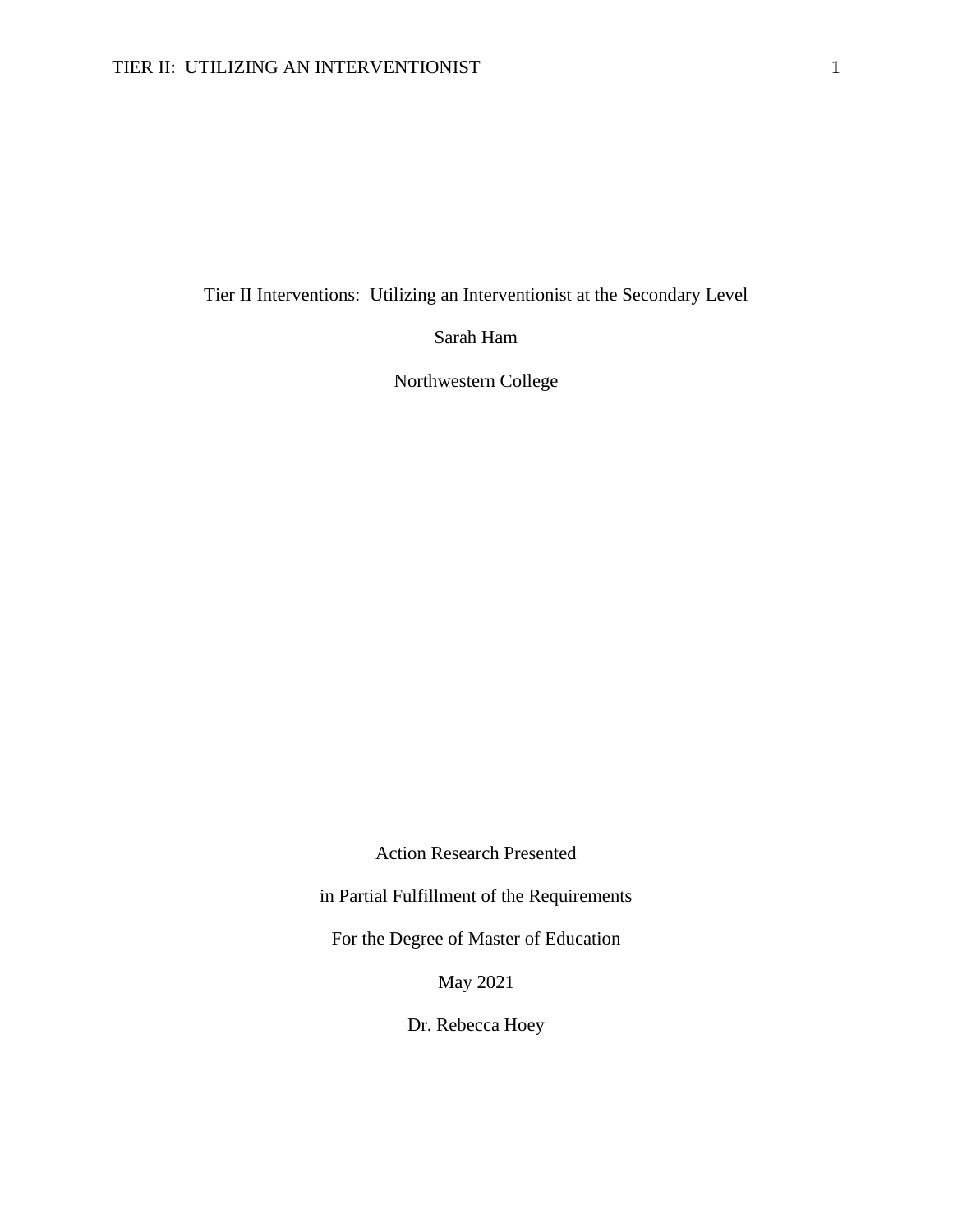## Table of Contents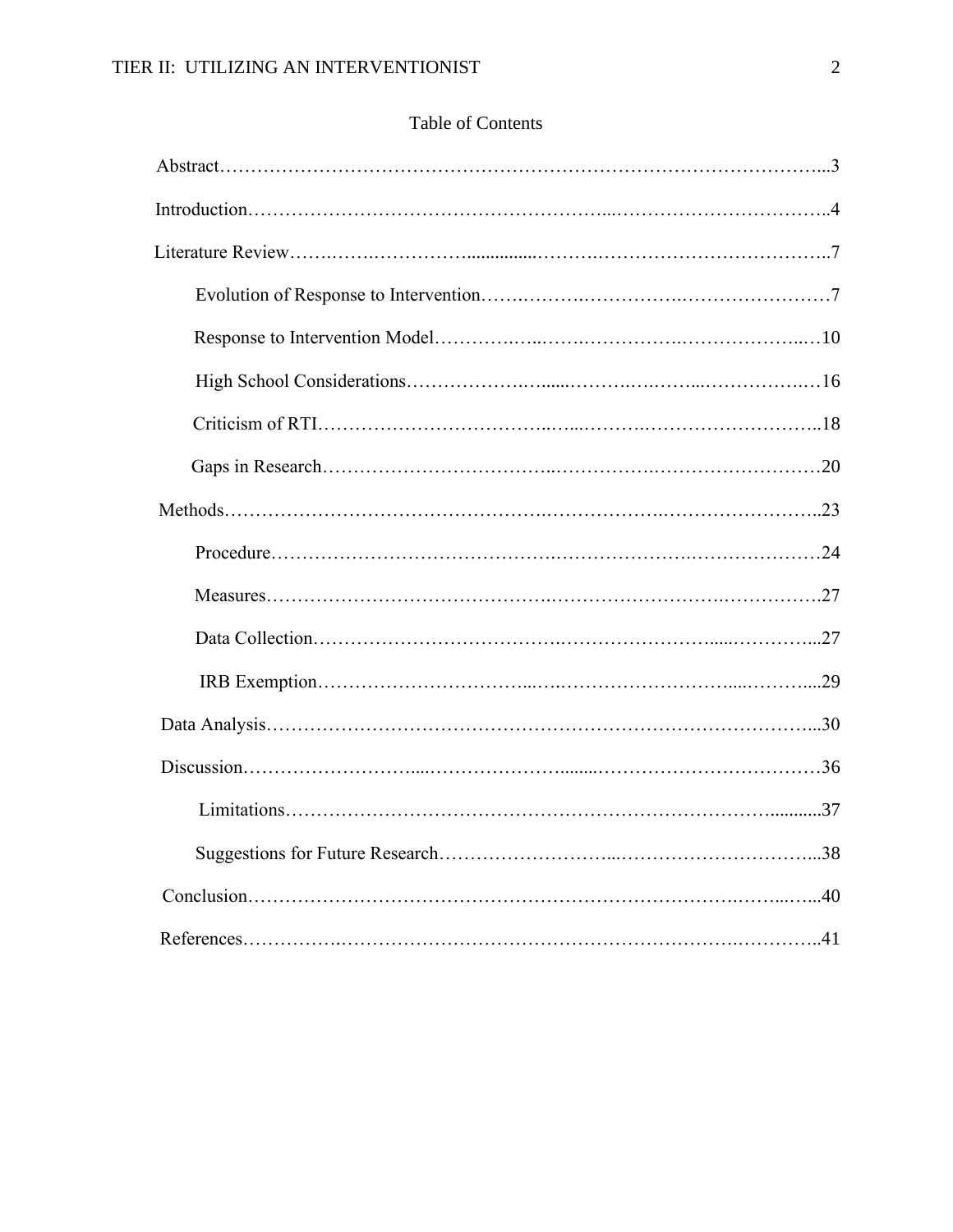#### **Abstract**

The purpose of this action research was to determine the impact of an interventionist conducting Tier II interventions on student achievement. The research setting was a high school English language arts classroom in Iowa where the participants included 58 ninth-grade students. In previous years, interventions were taught by the ELA teacher in the classroom; this action research dictated that an interventionist teach the Tier II intervention lesson to non-proficient students during class. Quantitative data from these participants was collected to assess the impact of an interventionist on student achievement in two reading skills: identifying the main idea and summarizing. Assessment data from the participants was then compared to assessment data from a prior year to determine the impact of using the interventionist on student achievement. The student achievement data determined there was no statistical difference in student achievement between the use of an interventionist and an ELA teacher for Tier II interventions. The researcher recommends further study be conducted, including the impact of using a long-term interventionist and how the use of an interventionist could be an asset to all students.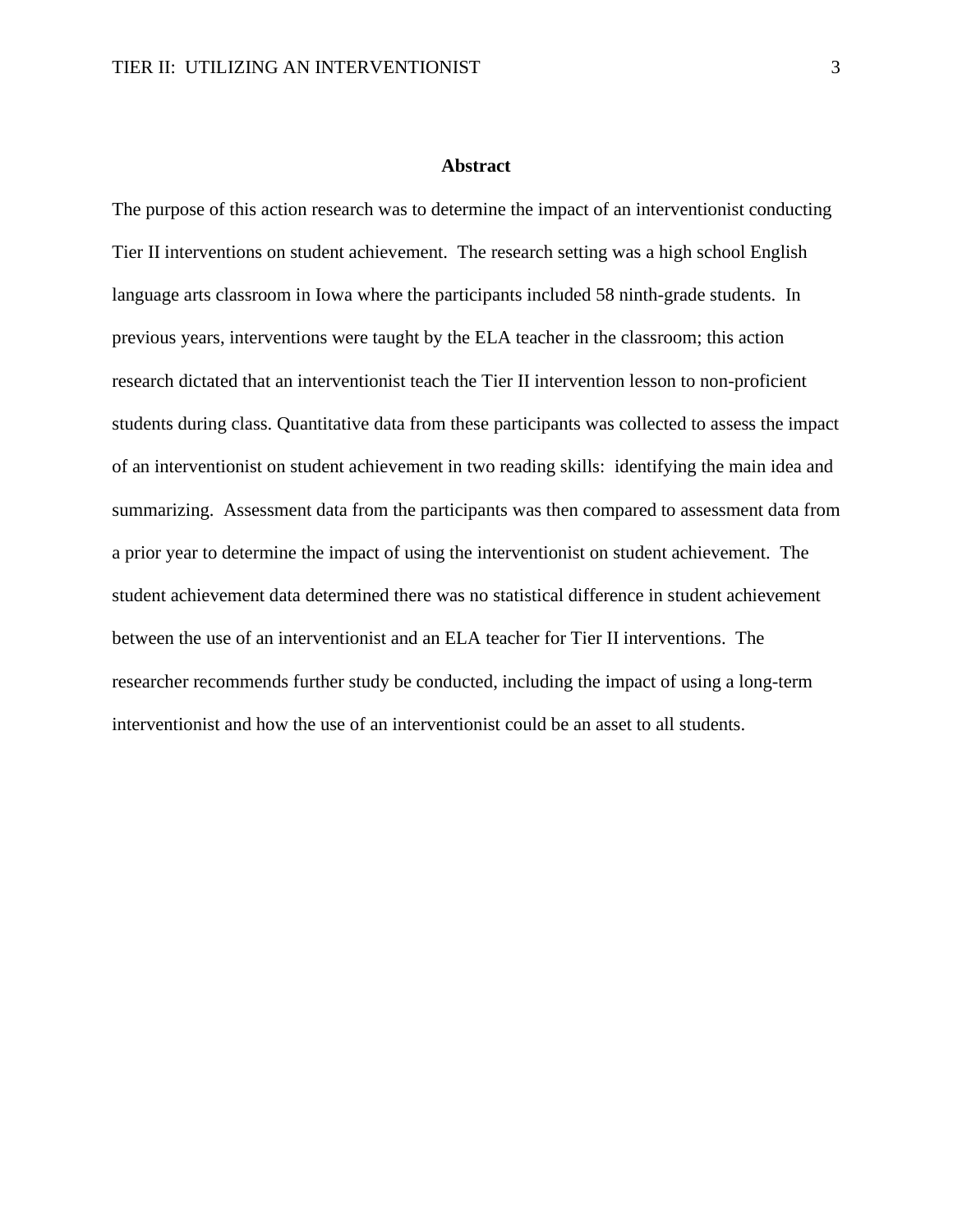#### **Introduction**

When the federal government renewed the Individuals with Disabilities Education Improvement Act (IDEA) in 2004, included in this policy was a focus on Response to Intervention, or RTI. For years, there was a "wait to fail" model used by the special education program which required students to show a discrepancy in ability before they could be evaluated and possibly receive services. With the IDEA act, officials changed this requirement. Rather than requiring school systems to provide data which proved a discrepancy in ability, school districts provided interventions as soon as educators noted a student struggling with academic concepts. (Jaeger, 2016; Maier et al., 2016).

Even though the initial purpose of the RTI initiative was to decrease student referrals to special education services, there was an additional benefit. In some states, such as Iowa, it became a dual-purpose program. In an analysis of each state's progress in implementing RTI, Berkeley et al. (2009) described Iowa's model as a cyclical process that was built around meeting the needs of all students. It decreased the number of students identified as needing special education services, but it also allowed students who struggled with reading or math to receive additional instruction immediately, which would move them towards proficiency

Shortly after passage of the Every Student Succeeds Act (ESSA), elementary schools quickly adopted RTI and began using the program to assist students who struggled academically; however, high schools were much slower to assimilate RTI into the structure of their school system (Berkeley et al., 2009). While the RTI movement began over twenty years ago, there are still schools that struggle to implement an intervention policy with fidelity (Thomas et. al, 2020). Research suggests there is little resistance to reteaching skills and concepts to students who are not proficient; however, the specifics of how to change, when to reteach and what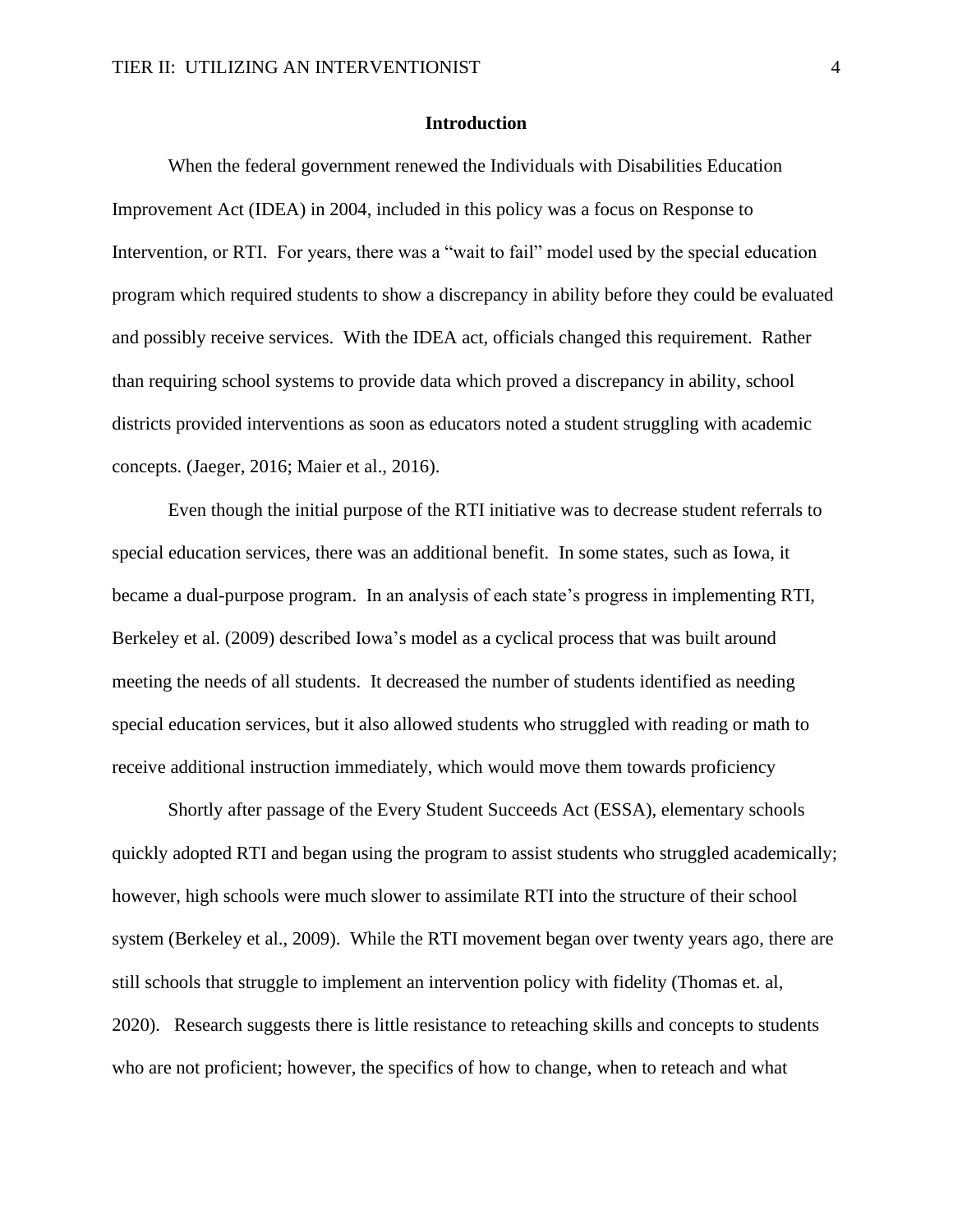resources teachers need are constantly debated (Maier et al., 2016). Secondly, teachers' perception of how RTI should be implemented at the secondary and elementary is different (Thomas et al., 2020).

Research has shown that RTI in the primary grades have narrowed the gap in proficiency among non-proficient students (Jaeger, 2016). Unfortunately, there is little research to dictate what system and change works best for high schools. Interviews and surveys from secondary principals found that the interventions process at the secondary level is highly autonomous (Bartholomew & De Jong, 2017). Successful secondary intervention systems are individualized for that specific school and those specific students. In other words, there is not a one-size fits all approach to interventions at the high school level (Bartholomew & De Jong, 2017; Berkeley et al., 2009; Sansosti et al., 2010; Thomas et al., 2020).

Additionally, at the secondary level, there is a much different environment and approach to intervening in a child's education when there is a skill discrepancy. Vaughn et al. stated:

Unlike in elementary school where all students receive reading instruction, reading instruction at the middle school level may not be formal and may be represented as part of occasional vocabulary or comprehension activities in the content area. Second, most of the interventions represented in the syntheses were relatively short term (2010, p. 1).

Unfortunately, little research has been available to inform teachers on how to assist students struggling at the secondary level (Bartholomew & DeJong, 2017). Compounding this problem, secondary schools have more variables such as the structure of the school day, the individual nature of a student's schedule, and lack of resources (Sansosti et al., 2010; Thomas et al., 2020). These variables make it difficult for a one-size fits all approach to RTI. Instead, school districts are piecing together what works best for their students, districts and system.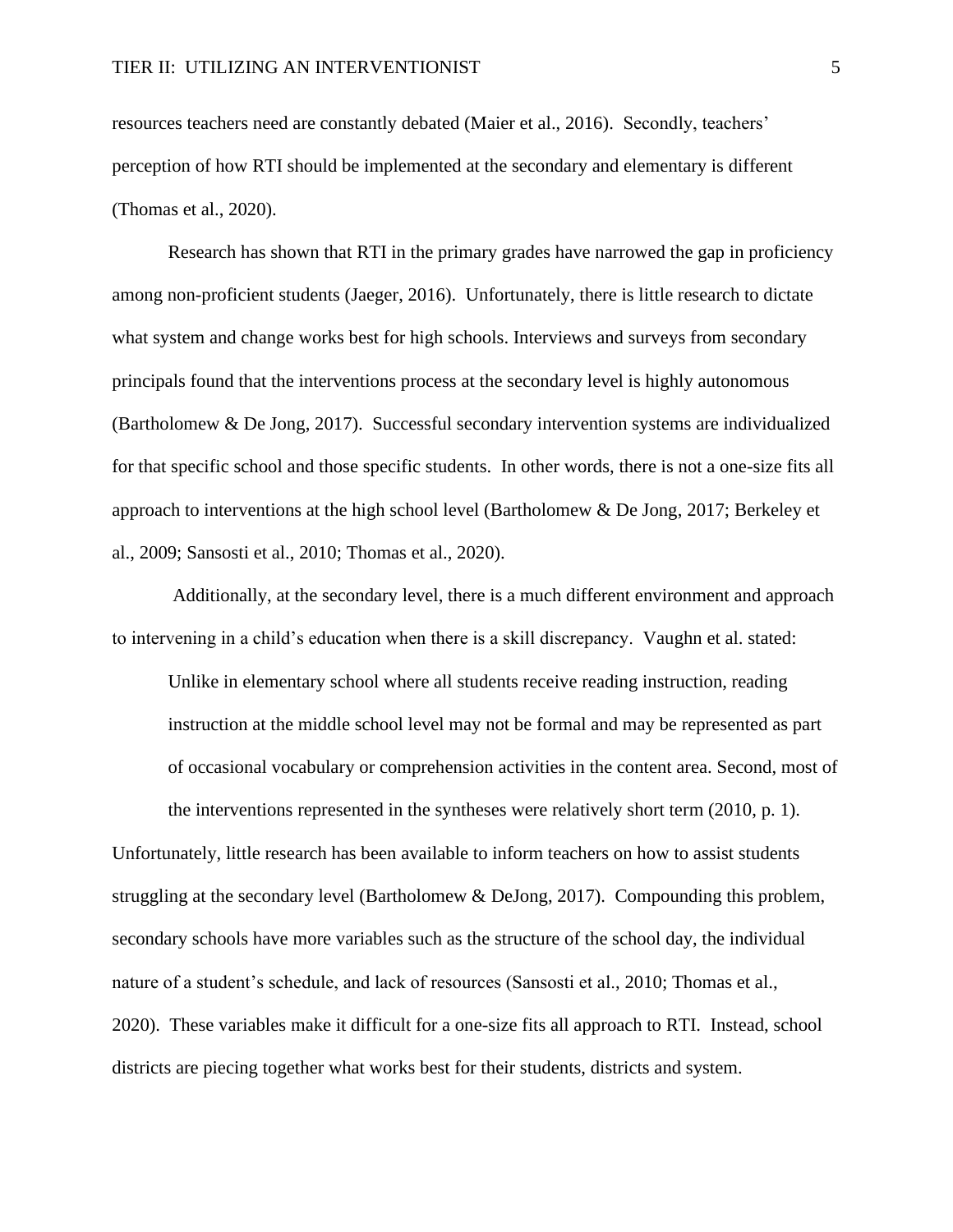With limited research and resources, the research site of this study worked to create and implement an RTI program in the English language arts department at the secondary level. The research site then hired an interventionist to support the RTI program. Unfortunately, the lack of structure has resulted in an underutilization of this position. With training in PLC work, the English teachers at the secondary school attempted to utilize the interventionist. In interviews with five ELA teachers, four admitted that the interventionist had been in their rooms less than once a month (S. Ham, personal communication, 2021). This situation prompted the question of how to effectively implement an RTI program with the resources available to the teachers.

It was important to collect data on characteristics of successful RTI programs; hence the framework for the following action research. This action research focused on how to best leverage the interventionist to support RTI in the high school ELA classroom. With the help of the interventionist, the researcher considered whether small-group interventions taught by the interventionist were effective. Formative and summative assessment data were collected to determine if providing small-group interventions in the classroom helped improve student achievement and answered the following question: Does the use of RTI with an interventionist in high school ELA classroom result in increased reading proficiency for students?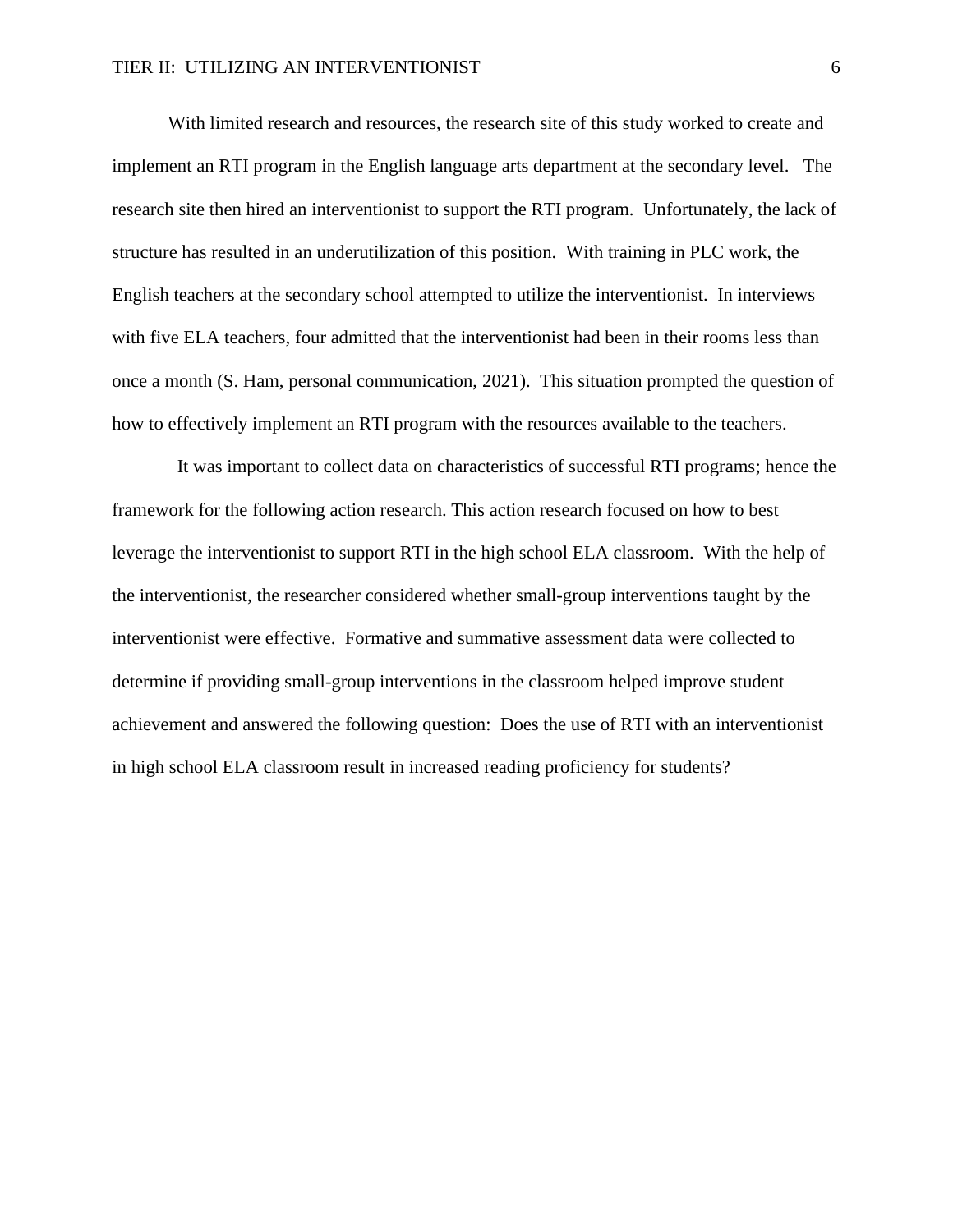## **Literature Review**

In preparation for action research centered around the implementation of an RTI model at the high school level, a review of published studies was conducted to identify research-based best practices for the implementation of an RTI program. This literature review focused on five subtopics: the evolution of RTI, the RTI model which included universal screening and the three tiers of intervention, specific considerations for high school implementation, criticism of RTI and gaps found in the research. This research has informed and guided how interventions should be implemented at the high school level at the research site.

## **The Evolution of Response to Intervention**

## *Implementation*

The Response to Intervention policy, born out of the IDEA act in 2004, has morphed and adapted to the needs of each state. Berkeley et al. (2009) conducted a study on the status of RTI to determine the implementation status of programs in the 50 states. In 2007, their data was collected from August to December after the federal government instituted specific guidelines for RTI. They reviewed the information on the state education departments' websites, printed relevant documents, and recorded this information using a specific coding document. Their data focused on issues ranging from method of implementation and the number of tiers to the research-based practices and fidelity of implementation. The researchers noted that states varied in their implementation. In their data collection from 2007, they noted 22 states deployed an RTI program while 10 states were working directly with schools to create a program. Only three states had no recorded RTI program. Of the 22 states developing their program, most were utilizing the standard protocol approach, which differed from the problem-solving structure. The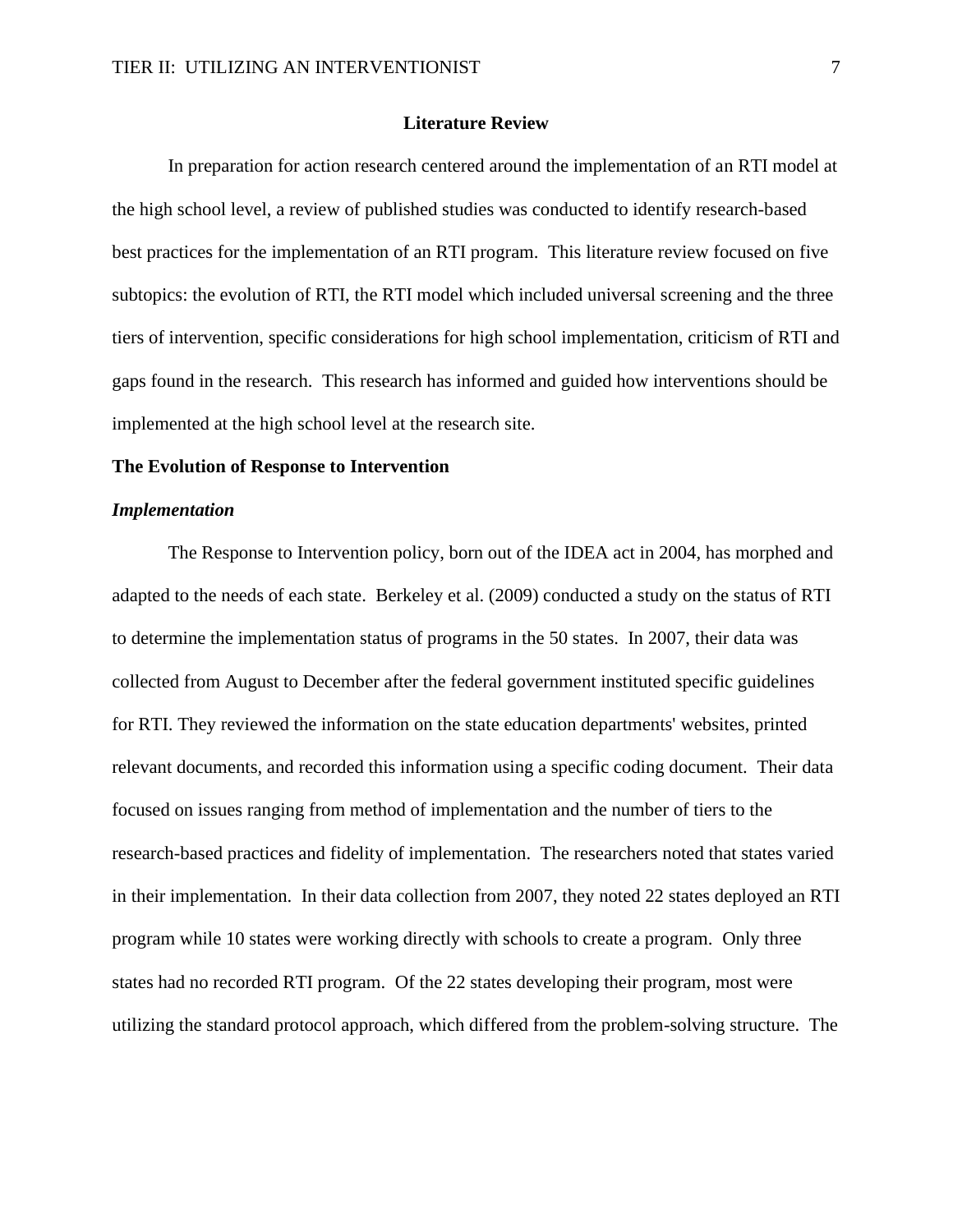most significant difference was the number of tiers available in the interventions or reteaching process (Berkeley et al., 2009).

Ten years after the beginning of the RTI program, Balu et al. (2015) also conducted research to determine the evolution of the RTI program across the country. Their study collected qualitative data from 136 schools across 13 states. In their data, they segregated schools as being "impact" schools, ones in which RTI had been implemented for at least three years, and "target" schools, ones who had implemented RTI for less than three years. Balu et al. collected data from grades K-3 and found that 86% of impact schools had fully implemented RTI in their reading programs while 56% of target schools had fully implemented RTI (Balu et al., 2015).

Most recently, Berkeley et al. (2020) conducted a study which reevaluated the condition of RTI in American schools. They collected quantitative data from state education websites and gathered qualitative data from interviews. Their research found all 50 states had implemented an RTI program. They stated, "As would be expected, over the course of a decade states made substantive progress toward developing their approaches to providing systematic support to students" (2020, p. 335). Thirty-nine states had a designated model in place for districts, and eight states posted guidance and resources. There were three states that limited the details of their RTI program to school employees. Over the last 20 years, districts have made progress in implementing an RTI program in schools.

#### *Improving student achievement*

To determine whether RTI positively impacted student scores, Fisher and Frey (2009) created and implemented an RTI program at a Midwest high school. For two years, they recorded student achievement data on reading scores. They found an 11% increase in student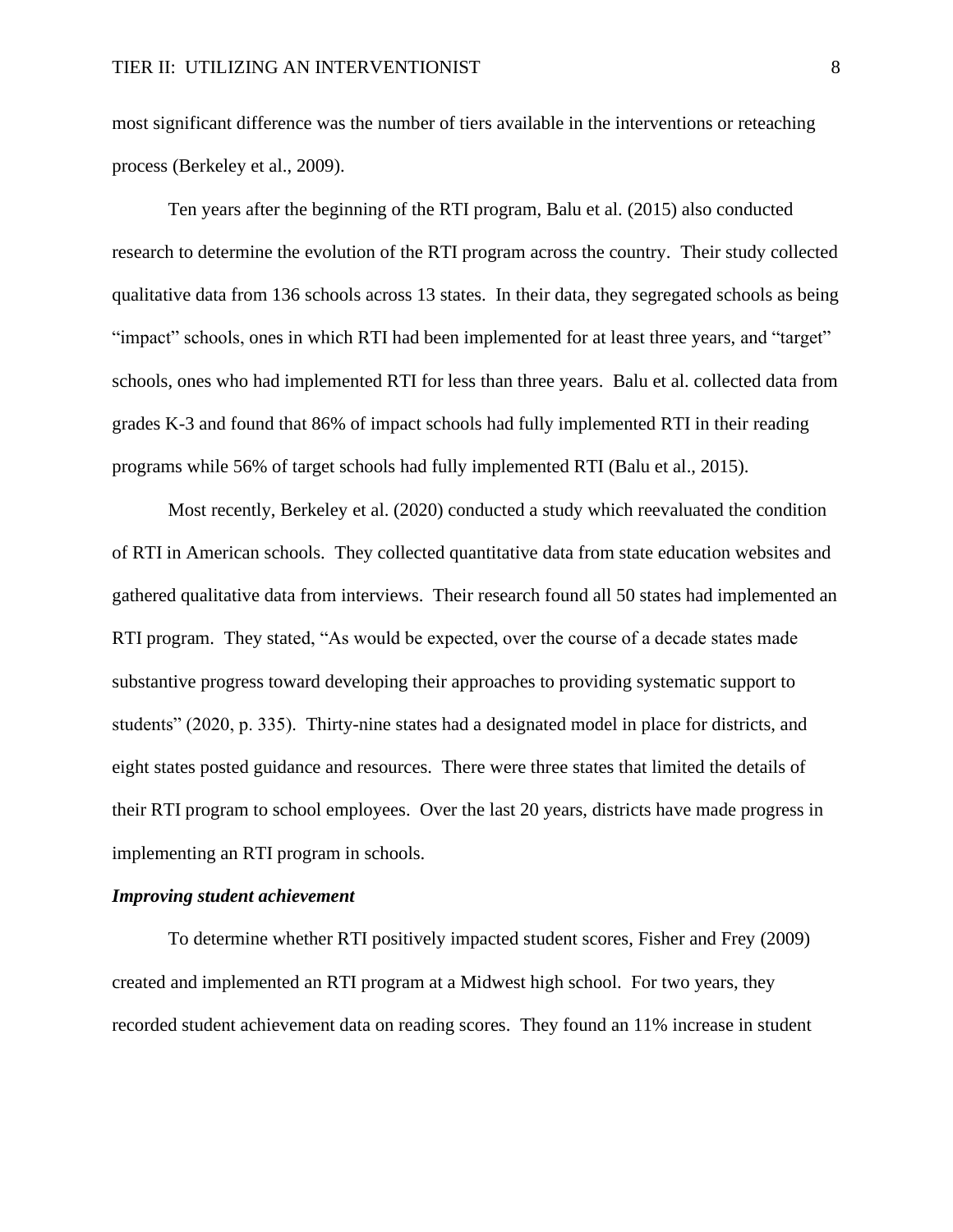reading performance compared to similar schools and a 4% increase on the state reading assessments (Fisher & Frey, 2009).

Grapin et al. (2019) also conducted research to determine how interventions have influenced students' long-term reading scores. Their research focused on 489 students from an elementary school in Florida. To complete their study, they formed four RTI cohorts which had various degrees of implementation (Baseline, Phase I, II and III). The researchers then tracked these students through 3rd, 4th, and 5th grades to determine their reading comprehension growth using two different measurements: the Florida Comprehensive Assessment Test and the Gates MacGinitie test. Reading scores of the 3rd grade were mixed; however, their study showed an increase of reading comprehension across all phases in 4th and 5th grade. Their research concluded that there was long-term student growth due to the implementation of reading interventions.

Not only have researchers collected data to determine whether RTI works, researchers have narrowed their research to determine whether students' reading scores improved after experiencing specific tiers of interventions. Elizabeth Jaeger (2016) conducted research to learn whether Tier II interventions were successful in improving student reading scores. She identified 14 of 50 fourth-grade students who needed Tier II interventions in reading. She collected quantitative data from a state standards-based test and Fountas Assessment to determine growth in reading. The results of her quantitative research showed that students made two years of growth in one year.

Additionally, there is evidence that Tier III interventions have been successful. Fisher and Frey (2013) helped design and implement an RTI program for a small high school with a population of 444 high school students in the Midwest. They collected quantitative data for two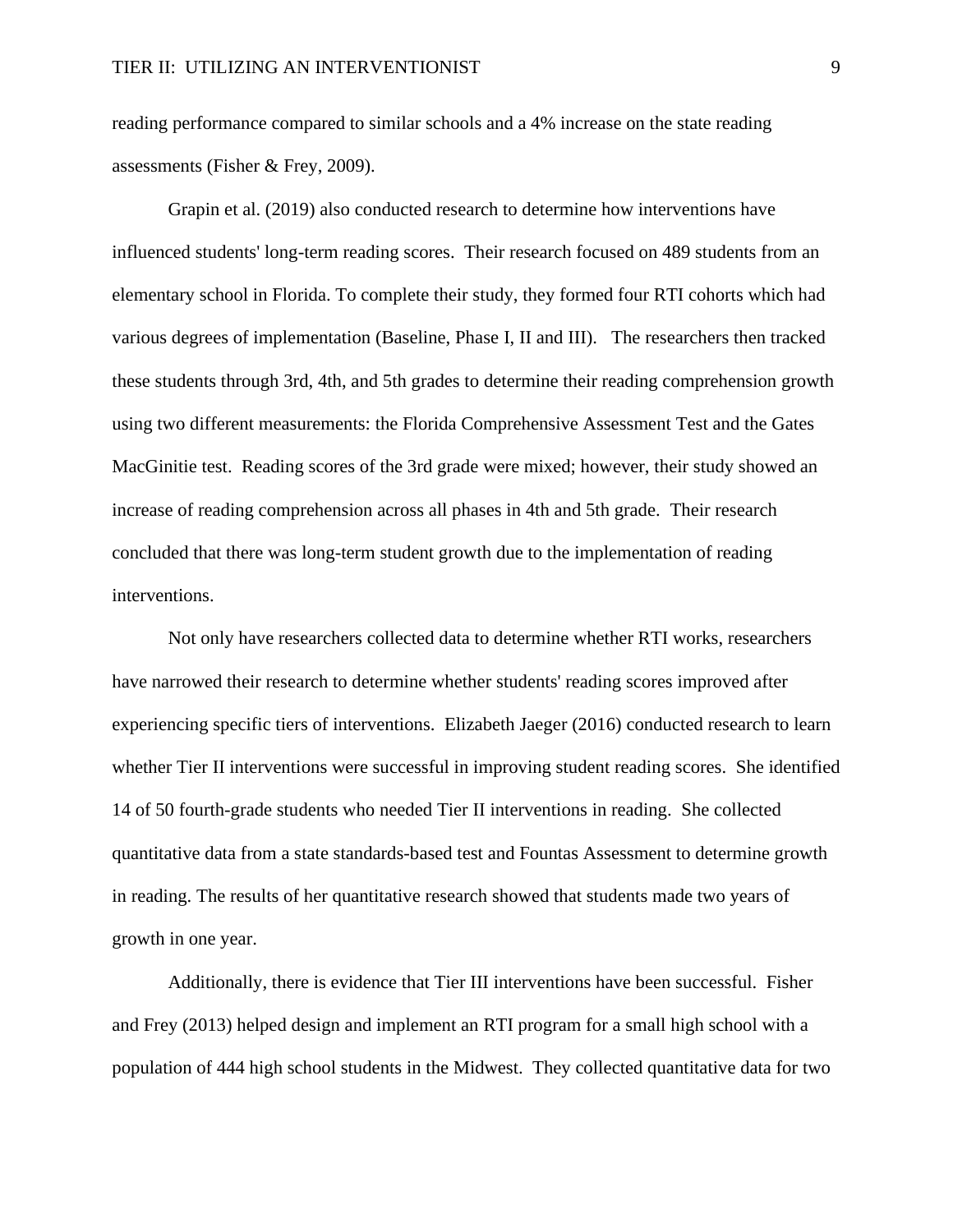years to gauge the success of the RTI program. In their second year, noted that of 45 students in Tier III interventions, all but one student made gains.

Pyle and Vaughn (2012) also tracked the progress of below-proficient readers to determine the effect of Tier III interventions. To do this, they created a control group that did not have interventions and a treatment group that did receive interventions. When the two groups were combined after Tier III interventions there was a statistically significant difference in the median of the two groups, with a gain of .23. Pyle and Vaughn state the importance of this gain, "This finding is considered meaningful because remediating reading difficulties with secondary, struggling students has had minimal or small effects" (Pyle & Vaughn, 2012, p. 8). Their data confirmed that this growth at the high school level was significant. The research of the RTI program as a whole, and in part, shows that RTI is effective in raising student achievement.

## **Response to Intervention Model**

The National Intervention Center on Response to Interventions has created a framework for the Response to Intervention model. They have identified the following subcategories as instrumental to any RTI program: universal screening and the 3-tiered instructional approach which includes instruction, progress monitoring and data analysis (Essential Components of MTSS, 2021).

#### *Universal Screening*

Research conducted by Sharp et al. (2016) examined whether using research-based screening in the intervention process led to improved reading scores. They interviewed 64 principals and school psychologists from 43 schools. They found that accurate universal screening tied to Tier III interventions allowed instructors to predict that student scores would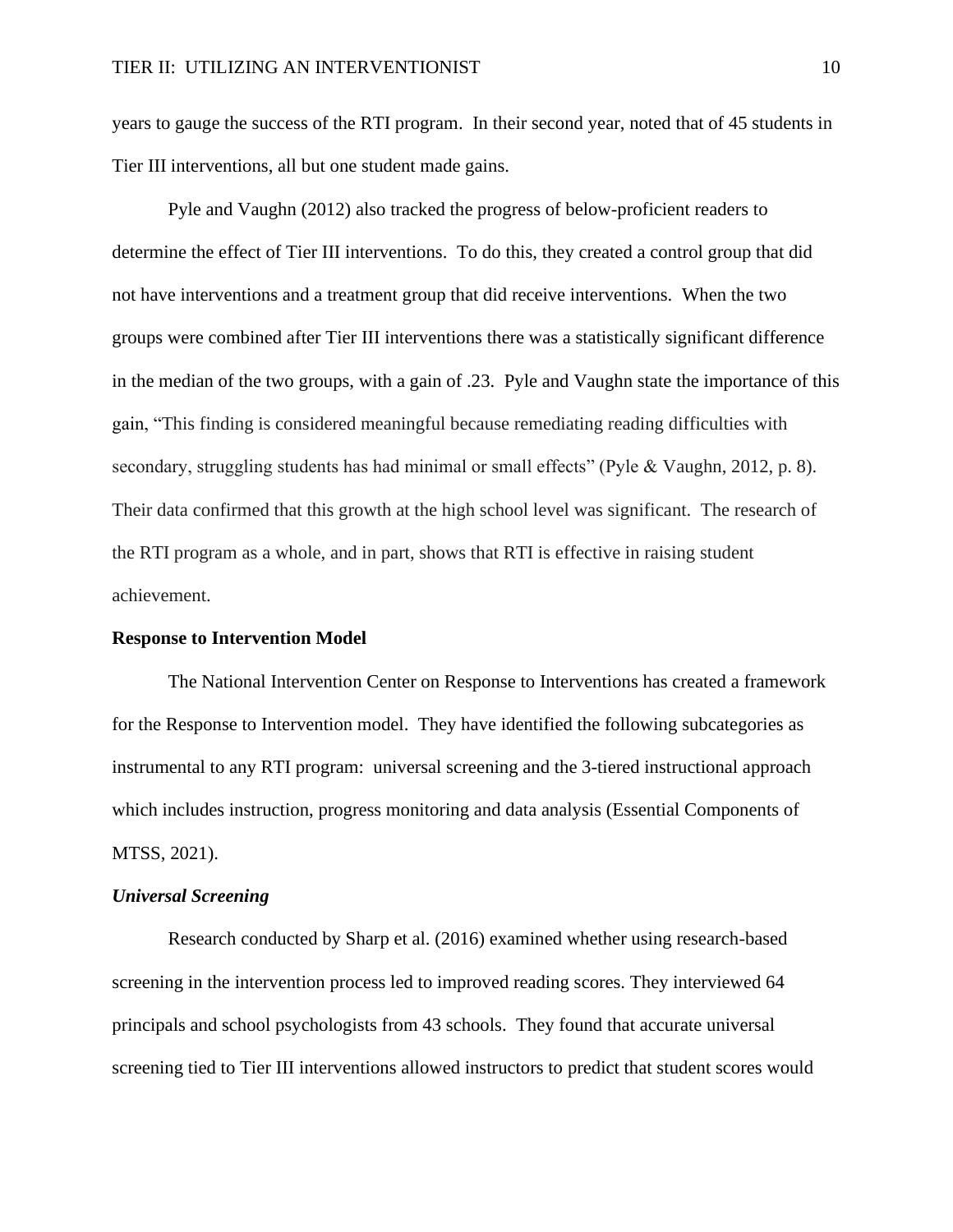improve. The second finding highlighted the importance of identifying below-proficient students early, which helped prevent them from falling further behind their peers. Universal screening allowed teachers to identify below-grade level students immediately rather than wait until weeks later to implement interventions (Sharp et al., 2016).

A second consideration of universal screening was the use of qualitative data to determine whether students needed interventions (Kressler & Cavendish, 2020). Kressler and Cavendish conducted a study with culturally and linguistically diverse students in two Florida schools over the course of three years. They wanted to determine how to use data-based decision making effectively for diverse student populations. They collected qualitative data to screen students for interventions, which included interviews, test documents, RTI observations notes and classroom instruction. Their research found that using multiple sources of data and resources as screening tools, in addition to standards-based tests, assisted instructors in indentifying students who needed interventions. Using qualitative data to help determine the need for interventions gives teachers the freedom to use a complete evaluation of student ability.

Last, Fisher and Frey (2013) found that universal screening was necessary to build an effective RTI program. In their first year of a two-year study at a small high school, they found a lack of consistency with how instructors screened students for interventions. After creating universal competency-based assessments, they collected more accurate data about a student's academic status. This allowed teachers to identify the specific skill discrepancy of students who were not proficient. Accurate and specific universal screening leads to specific interventions that benefit the student.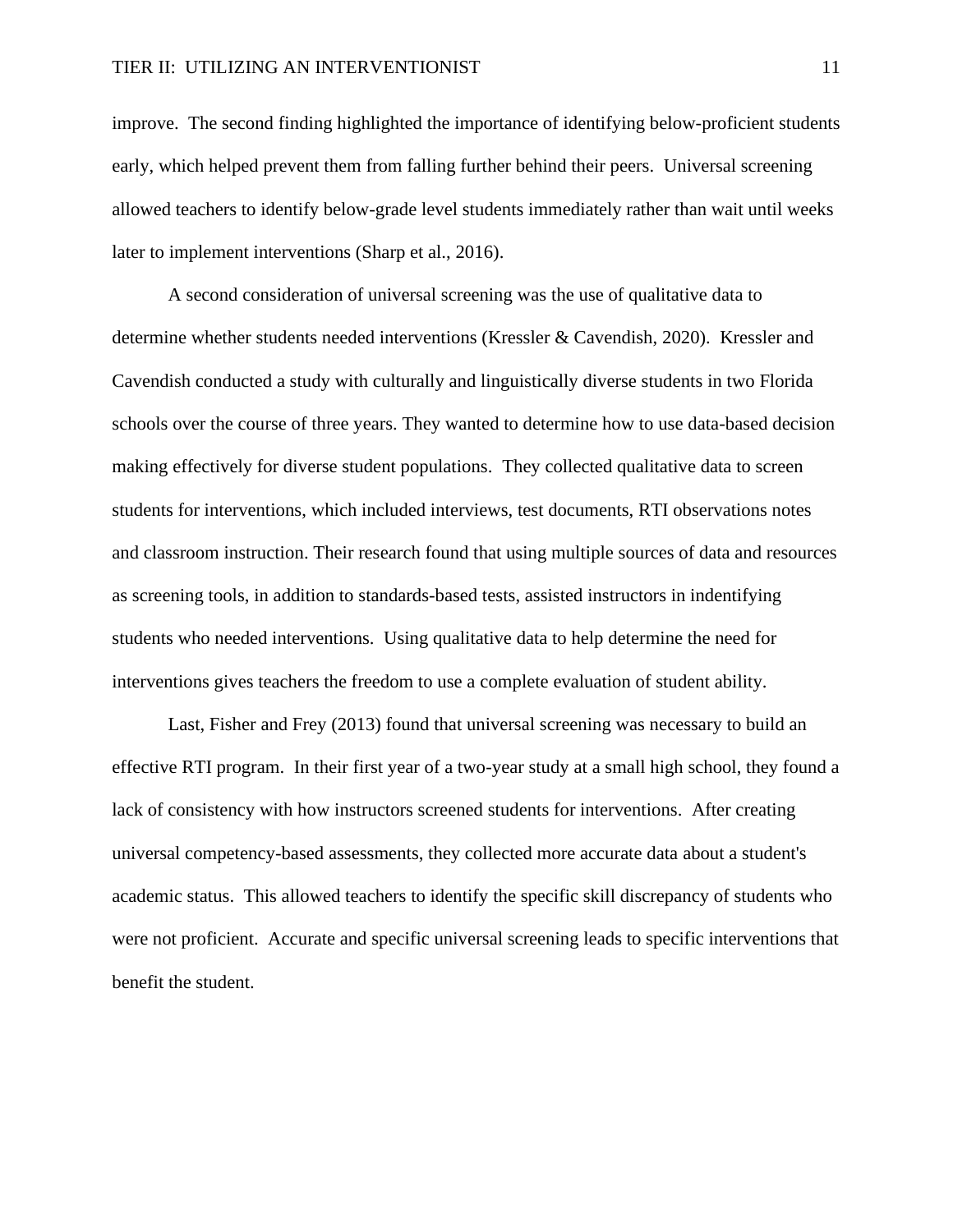## *3-Tiered System of Intervention*

The RTI model has a tiered system of intervention which must be research-based and progress monitored at all three levels (Bartholomew & De Jong, 2017).

**Tier I.** Tier I is the universal instruction that is provided to all students. A foundation of Tier I instruction is that all students receive high quality, research-based instruction (Bartholomew & De Jong, 2017; Fisher & Frey, 2011; Sharp et al., 2016). Fisher and Frey's (2013) research identified quality core instruction as a key component of a successful RTI program. Before teachers focused on strategies of Tier II and III of RTI, their professional development focused on research-based instructional strategies to use in Tier I. They devoted 80% of their professional development to teaching quality core instruction, using the gradual release of responsibility model. The researchers collected data on the quality of Tier I instruction using observations and interviews. They found direct instruction dropped to an average of 12.4 minutes a lesson and peer group work increased by 50%, both of which were core components of effective instruction. Fisher and Frey determined that an essential theme of effective RTI was providing quality core instruction.

Tier I should also consist of screenings or common formative assessments to gauge a student's proficiency or mastery on specific learning targets. Andrew Johnson states, "Screening in Tier I is used to see if students are responding appropriately to the instruction found within the general education curriculum. Screening consists of (a) establishing a baseline, (b) setting goals or benchmarks, and (c) monitoring progress" (Johnson, 2017 p. 4). In Tier I instruction if 20% or more of the students are not proficient, it is an indicator that the curriculum needs to be revised. This could mean that universal instruction or assessment in Tier I does not meet the needs of all students (Bartholomew & De Jong, 2017).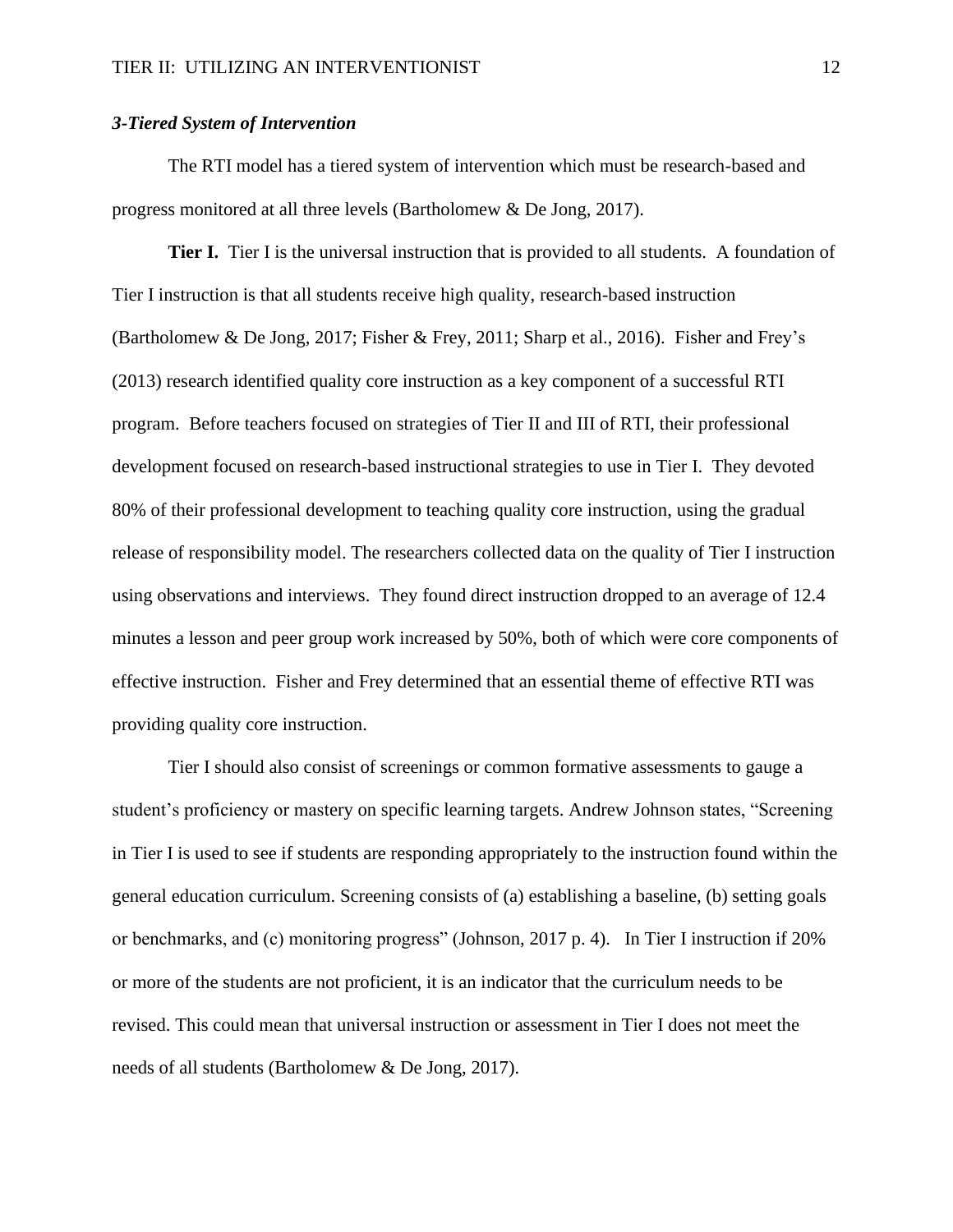**Tier II.** According to understood RTI models, students who are below proficient or struggle with mastering a skill should receive additional instruction to remediate the gap. The decision to place students in Tier II of the RTI process should be done using the data from assessments and screenings completed in Tier 1(Dallas, 2017; Johnson, 2017; Vaughn et al., 2010).

Elizabeth Jaeger (2016) conducted research to answer the question about the most effective structure for Tier II interventions. Fifty 4th grade students from one elementary school were screened, and 14 were below proficient in reading. She conducted qualitative research about the students' opinions of reading and quantitative research using the state standards-based test and the Fountas assessment. Throughout the year, the 4th grade teachers provided interventions in the classroom for 45 minutes, two times a week for three to five weeks. In both of the assessments, student reading scores increased. On the Fountas assessment, students demonstrated two years' worth of growth in one year and showed an increase of 40 points on the standards-based test. Last, Jaeger interviewed students about their perception of reading at the end of the school year. Of the eight questions asked, responses to five questions showed positive growth in student perception of reading.

Research conducted by Jaeger (2016) and Johnson (2017) found that Tier II interventions should be organized with the following considerations: groups should be between three and six students, and students should receive between 15-45 minutes of additional instruction three times a week. Secondly, the instruction should be targeted and immediate. Focusing on a specific learning target allowed educators to be more specific in their instruction and progress monitoring. Similar to Tier I, high quality, research-based instruction should be utilized when teaching in Tier II (Bartholomew & De Jong; Fisher & Frey, 2011; Sharp et al., 2016).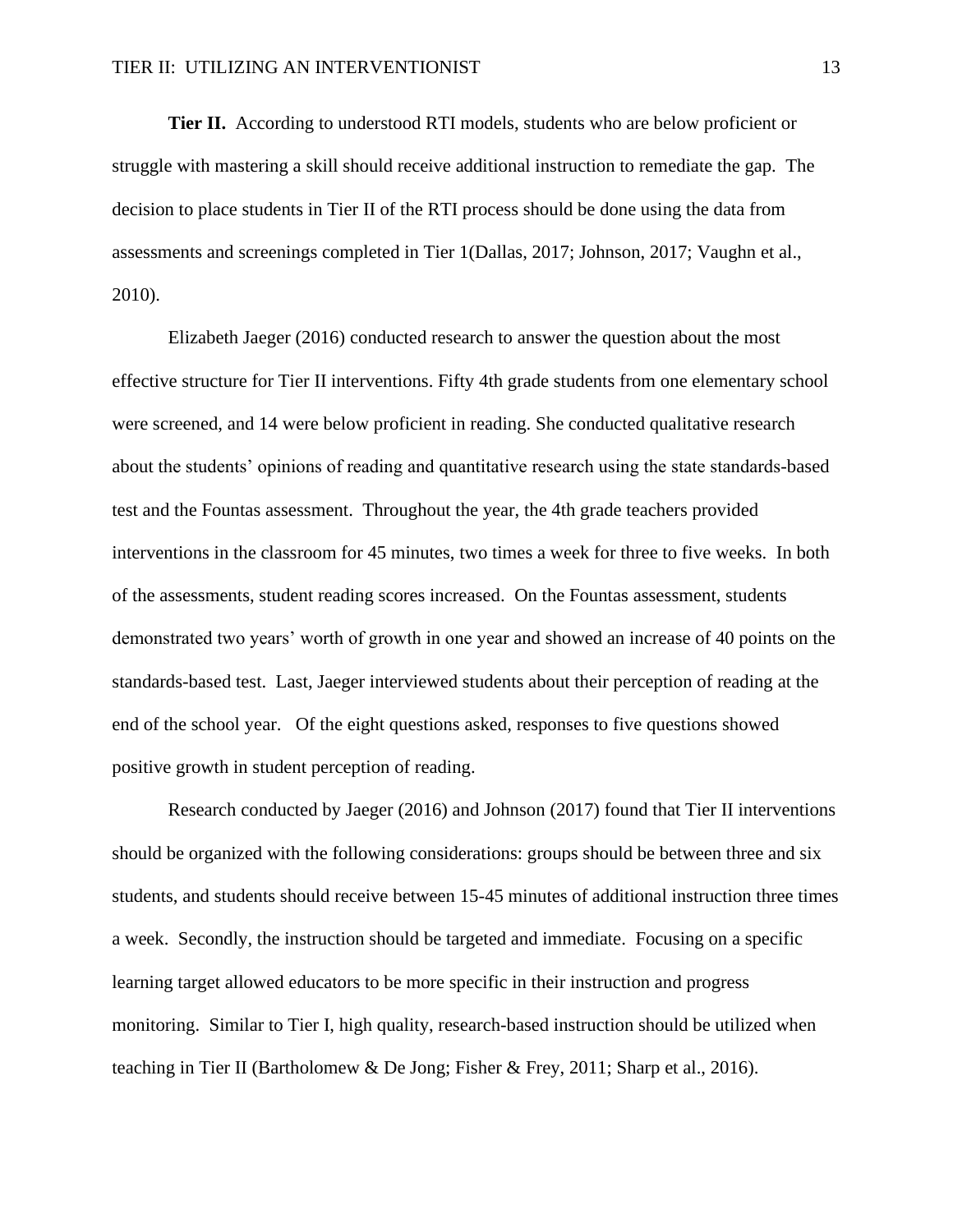Part of Tier II instruction is progress monitoring. Progress monitoring allows educators to track and evaluate student progress towards proficiency (Bartholomew & De Jong, 2016; Bemboom & McMaster, 2013; Sharp et al., 2016). Bemboom and McMaster (2013) conducted research to determine the impact of Tier II interventions on high school students. Their results stated that to monitor students' progressions, pre and post tests should be used. One reason for this was to move students back into Tier I if they were proficient or to move them to Tier III if they show no progress. They stated, "Given the urgency to address these students' needs in a timely fashion, it would likely be ideal to find ways to quickly identify these lowest-performing students and place them immediately in more individualized Tier III interventions" (p. 11). When there was effective progress monitoring, it created flexibility in students' education which provided students the additional instruction they needed.

Jaeger's (2016) research also supported moving students out of Tier II intervention as soon as a they demonstrated proficiency. In Jaeger's research, as soon as children scored at 70% or higher, they were removed from Tier II interventions. In addition, Jaeger's research (2016) noted that students missed up to 130 hours of instruction when they were pulled out of the regular education classroom to receive interventions. She concluded that Tier II interventions required flexibility to include and remove students from remediation.

**Tier III.** Similar to Tier I and Tier II, Tier III interventions should be supported with high quality, research-based instruction (Bartholomew & De Jong, 2016; Fisher & Frey, 2011; Sharp et al., 2016). In addition, progress monitoring should focus on specific learning targets, and when students demonstrate proficiency, they should be returned to Tier I instruction (Bemboom & McMaster, 2013; Sharp et al., 2016).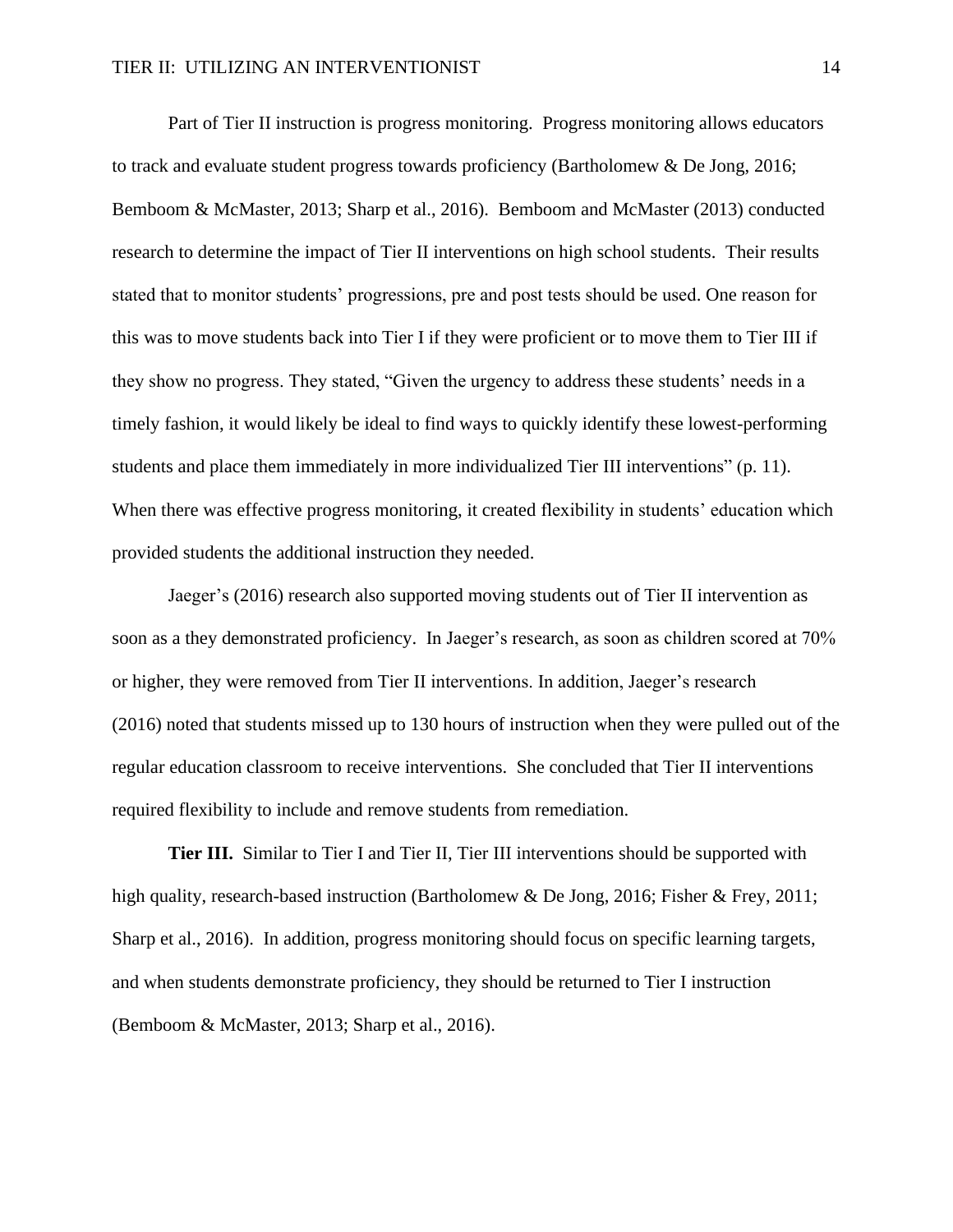As educators monitored students' progress, students may need to be moved to Tier III if they do not respond to previous interventions. Bartholomew and De Jong (2016) characterized Tier III interventions as longer and individualized to the specific students' learning needs and styles. They also collected qualitative data concerning implementation of RTI at the high school level. Principals from across the country with 5-23 years of experience were interviewed. The interview consisted of 15 questions and was conducted in a face-to face or online format. Eight of nine principals could not explain how their schools were providing Tier III interventions to students, and the Tier III phase of the RTI model at the secondary level was the least structured.

This statistic was staggering when educators evaluated the impact that Tier III interventions had on student achievement. Seminal research by Fisher and Frey (2013) demonstrated the power of structured and system-wide Tier III interventions. Their research was designed, implemented and assessed over the course of two years. By the second year of their study, the interventionist at the high school had 45 students enrolled in her Tier III interventions. Only one student of the 45 did not make progress and was referred to the special education department for testing.

Lastly, Pyle and Vaughn (2012) focused their research on how successful Tier III interventions were for non-proficient students. This three-year study of middle school students who struggled in reading received 50 minutes of instruction in groups of five or less every day for over a year. Students receiving Tier III interventions closed the gap of discrepancy between their on-level peers and showed statistically significant gains over those do did not receive similar interventions with a growth of the *median* = .23. This research reveals the importance of Tier III interventions.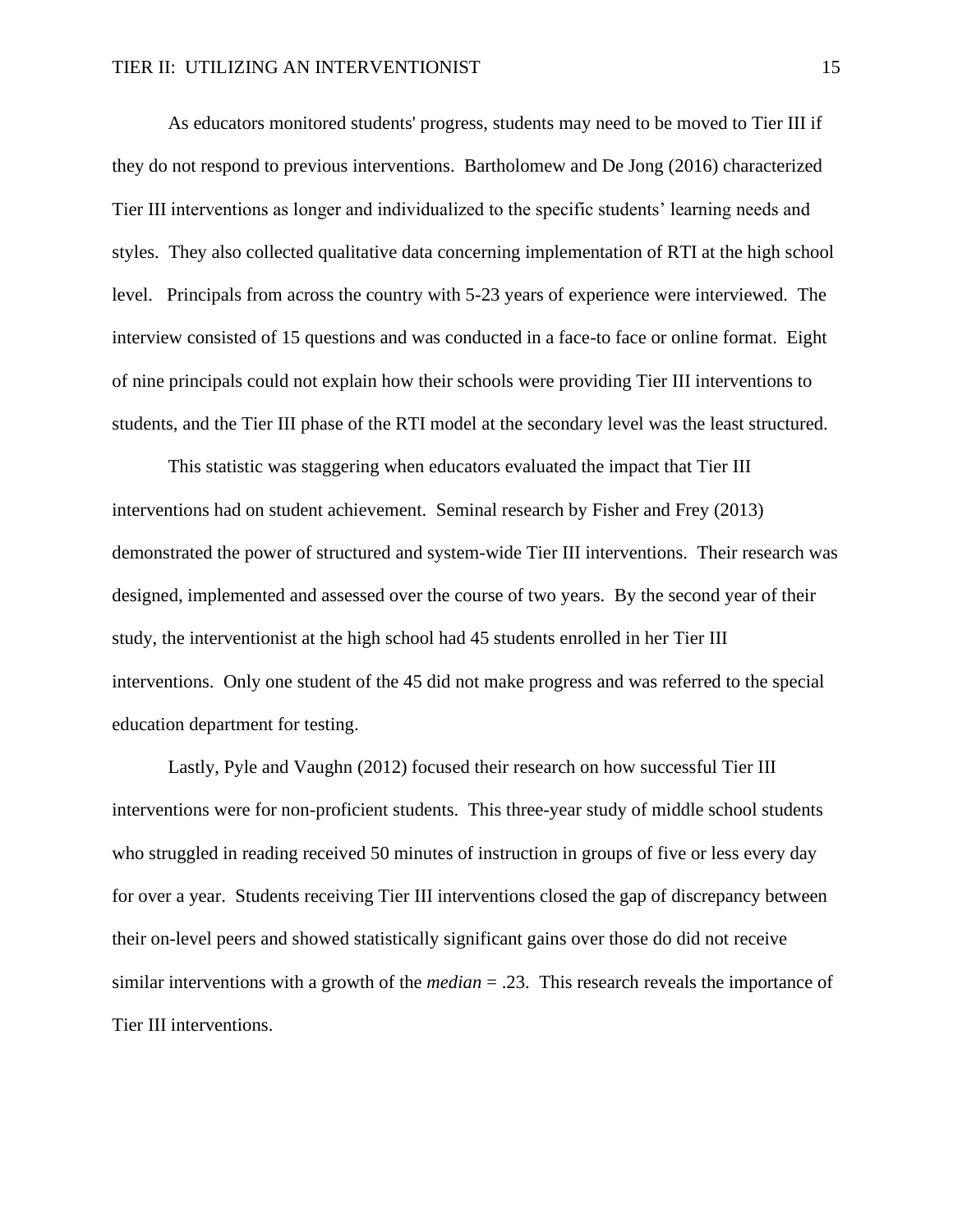## **High School Considerations**

## *Limited Resources*

While the RTI system has been popular and a staple of elementary classrooms, the secondary level does not have as much experience with the model (Sansosti et al., 2010). In fact, multiple researchers have leveled criticisms of high schools' RTI process, including the lack of resources, knowledge and scheduling (Bartholomew & De Jong, 2016; Berkeley et al., 2009; Sansosti et al., 2010).

In Bartholomew and De Jong's (2016) interview with secondary principals, there were key issues that surfaced. Principals unanimously stated that there was a lack of resources such as universal screening at the high school level to determine who needed the interventions. This led to inaccurate data being used to determine which students needed interventions. Secondly, accurate progress monitoring was not possible because schools lacked staffing and time management (Berkeley et al., 2009).

In addition to inadequate data collection, in both Sansosti et al.'s (2016) and Bartholomew and De Jong's (2016) interviews with secondary principals, the administrators admitted that their teachers did not have enough training and professional development surrounding the RTI program. The respondents believed in the importance of receiving training in RTI systems, but they acknowledged that teachers were unable to receive these training in their districts (Sansoti et al., 2010).

Meier et al.'s (2016) research focused on the implementation of RTI at the secondary level, and the data showed a lack of screening techniques which led to inaccurate records and lack of data collection. Additionally, Sansosti et al.'s (2010) study with secondary principals revealed principals believed there was a lack of data systems for implementing a true RTI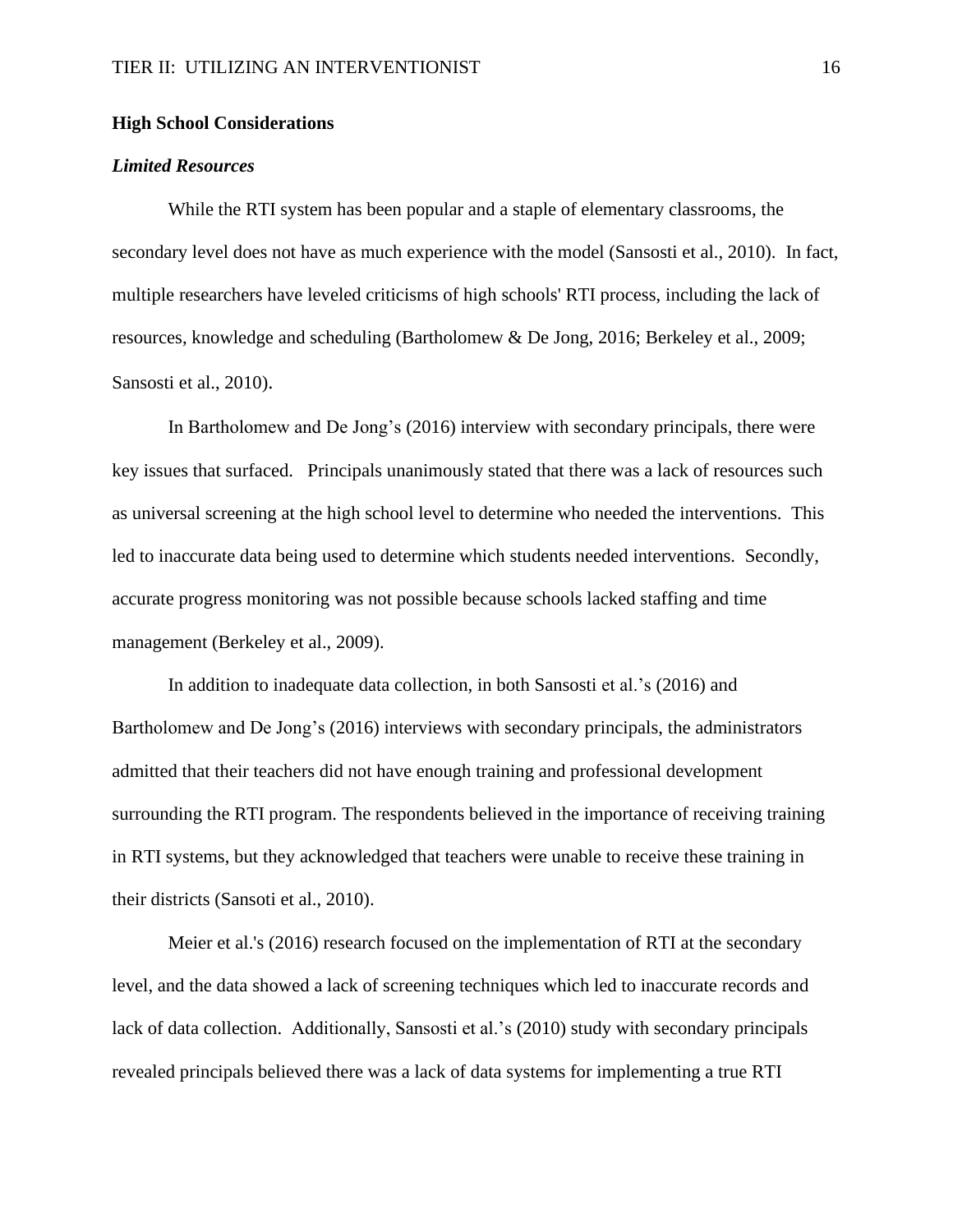program (2010). This provides challenges for determining which students need interventions and on what specific skill. Sansosti et al. (2010) found that without a standard screening tool, it is difficult to complete the complete Response to Intervention Process.

## *Structure*

Another concern is the structure of RTI at the secondary level. First, finding time in a secondary schedule presents multiple problems for districts. Multiple researchers have questioned how to "fit" interventions into a student's day. Fisher and Frey (2013) helped implement and then studied the results of secondary interventions for two years. Just after two months of implementing Tier II interventions, they concluded that teachers did not have enough time to effectively reteach lessons. They immediately revised their structure for interventions. This included using after school resource time, peer tutors, and longer lunch hours. Once researchers found time for interventions without pulling students out of classes, they saw direct improvements in reading scores: a 4% baseline improvement from the previous year, an 11% increase over comparable schools and a 2% decrease in special education referrals.

Thomas et al. (2020) also collected qualitative data from over 300 secondary teacher surveys, which identified scheduling as one of the most common roadblocks to implementing RTI at the secondary level. The challenge of finding time to implement an RTI program is common among high school staff. In Bartholomew and De Jong's (2016) qualitative interview with administrators, principals also mentioned the challenge of time. Peer tutors and after school instruction were offered as options.

The need to provide in-class interventions was echoed by other researchers. Jaeger's (2016) research revealed that students made two years' worth of gains in one school year when offering Tier II interventions during class. Fisher and Frey (2013) also determined that students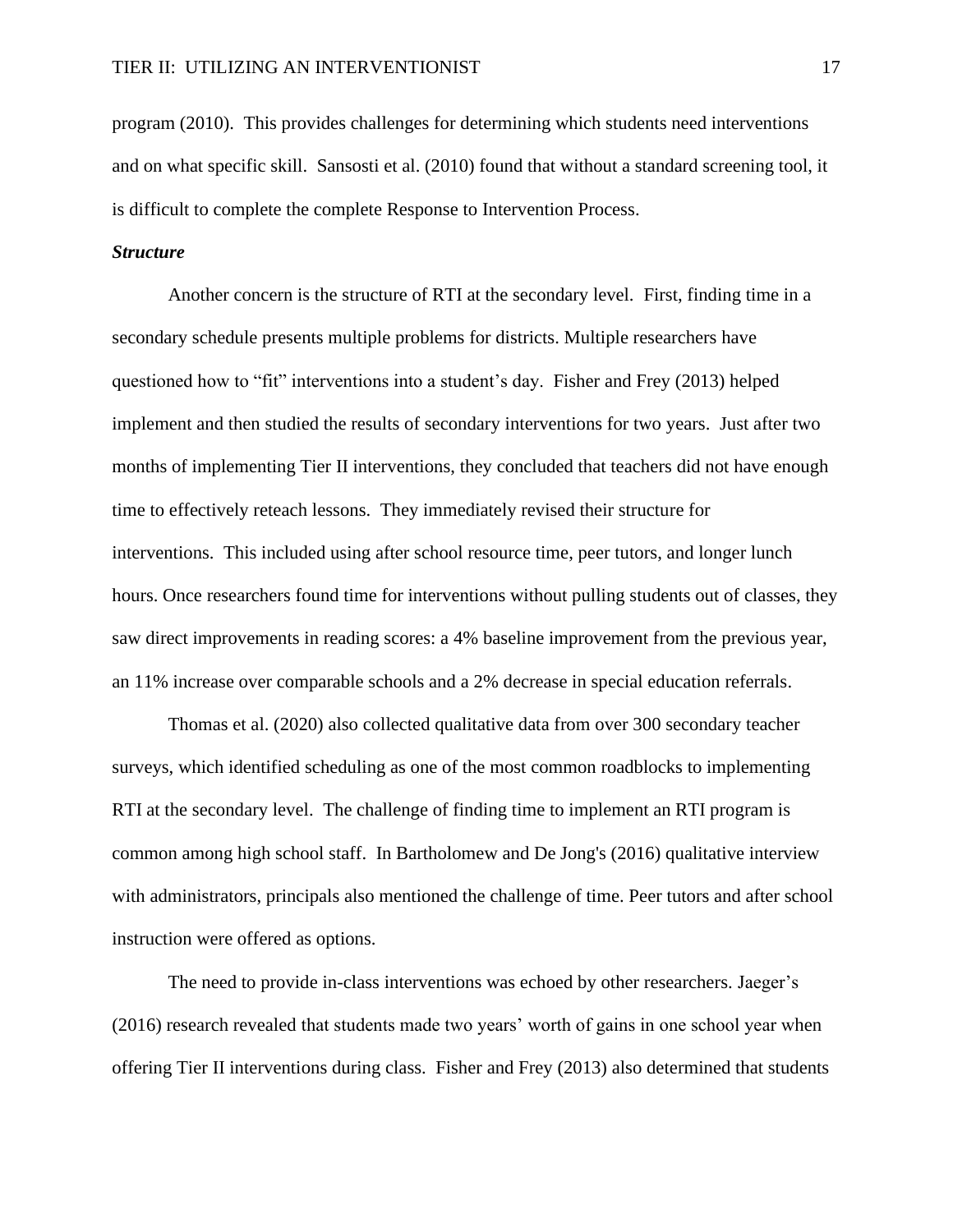performed better when instructors supplemented instruction during the regular class period rather than pulling students out of class for RTI.

In addition to structuring interventions at a system level, researchers have studied the classroom structure of Tier II and Tier III interventions. Bemboom and McMaster (2013) focused their study on whether teacher-directed instruction or peer-mediated instruction was more effective. Fifty-seven sophomores were screened and the lowest 25% received peermediated or instructor-directed interventions. The peer-mediation intervention used the PALS strategy, a cooperative learning technique which allows students to lead small groups. The researchers collected data from both intervention structures and conducted a Cohen's d test on the data. Data revealed a medium effect of .34 on the ORF assessment and a large effect of .64 on MAP assessments. The PALS strategy showed greater student achievement than teachers leading instruction in small groups. Using peer-mediated interventions was successful at the secondary level

#### **Criticism of RTI**

While the criticisms of the RTI system were few, they were worth noting. Research done by Balu et al. (2015) questioned the success of the RTI model. Researchers conducted Tier II and Tier III research in 146 elementary schools across 13 states and found that students who were barely discrepant from their peers actually scored worse after receiving interventions. They observed, "Overall, though the findings are not consistent across grade levels, they suggest that the reading interventions, as delivered in the impact sample schools, may not have been appropriate for students in specific circumstances who were near the cut point" (p. 154). Students did not receive the specific assistance they needed through an RTI program that was well-established. Balu et al.'s second criticism of the RTI program was that while there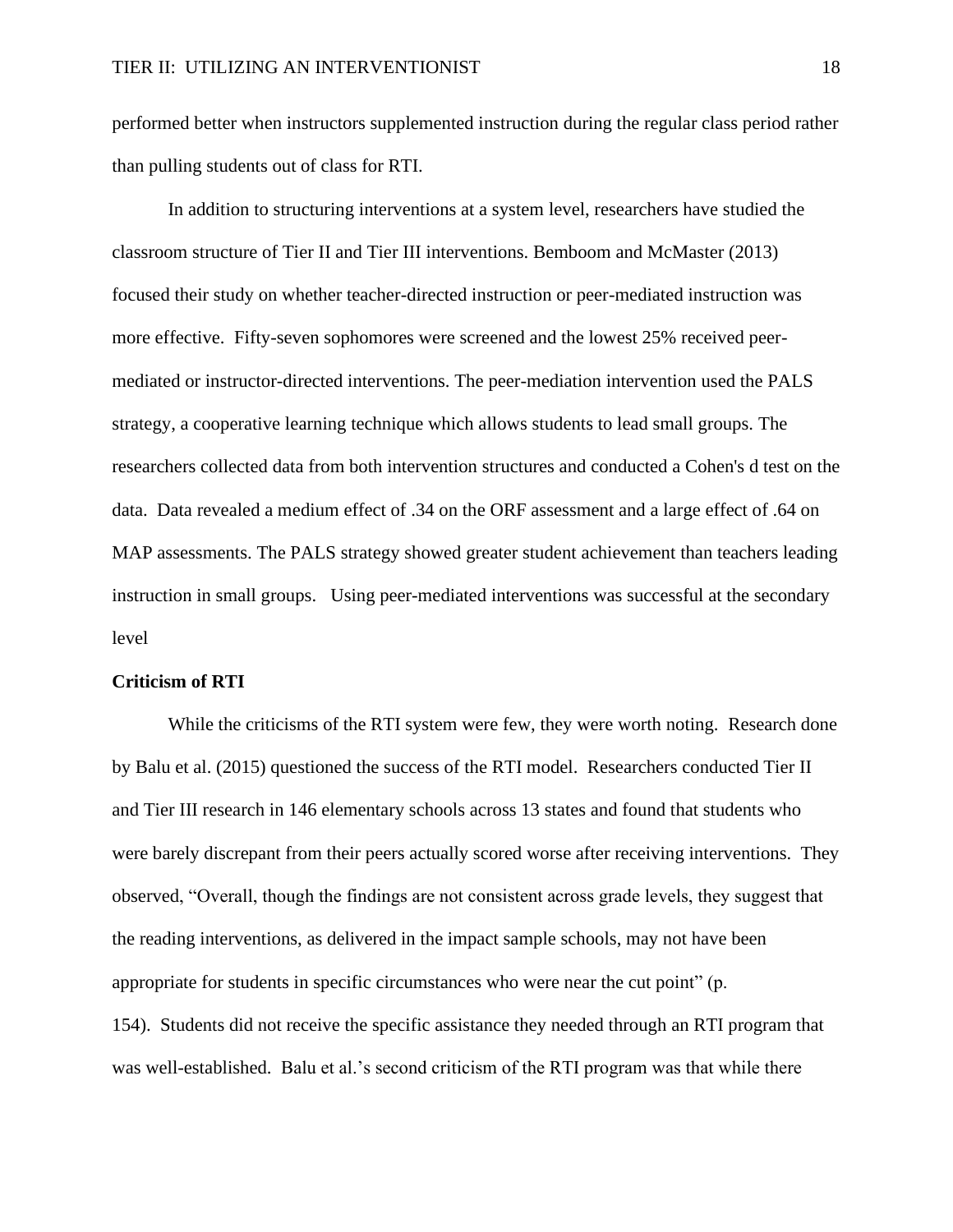were gains in individual skill sets like vocabulary and decoding, the overall gains of students in their reading comprehension was much smaller. This research casted doubt on both the structure and value of interventions.

Additional research has shown the ineffectiveness of the RTI program. The raw data from the National Assessment of Education Practice (NAEP) indicated that there has been no measurable improvement in the reading scores of 4th and 8th graders in the past 20 years after the national implementation of RTI following the passage of the IDEA legislation. In fact, 2019 reading scores in 4th and 8th grades decreased from the scores in 2017 by one and three points, respectively. There was only one state that showed improvement in their students' reading scores, Mississippi (NAEP Reading Highlights, 2019).

To support the NAEP data, research by Vaughn et al. (2013) and Wanzek and Vaughn (2008) researched the success of RTI programs and found little. Vaughn et al.'s (2013) research showed only a .16 gain. Wanzek and Vaughn (2008) questioned whether the amount and intensity of interventions impacted student achievement. Over the course of two years, Wanzek and Vaughn collected data from 25 first-grade classrooms in six schools. Of the 507 participants, 57 students qualified for interventions and were randomly enrolled in the regular intervention structure or the intensive interventions structure. In their research, one group of readers received one 30-minute intervention, and the other group received at least two 50-minute interventions. Using data from DIBELS and the Woodcock Reading Mastery Test, researchers conducted a t-test which showed no statistical difference between the scores of students who received intensive interventions and scores of students who received regular interventions.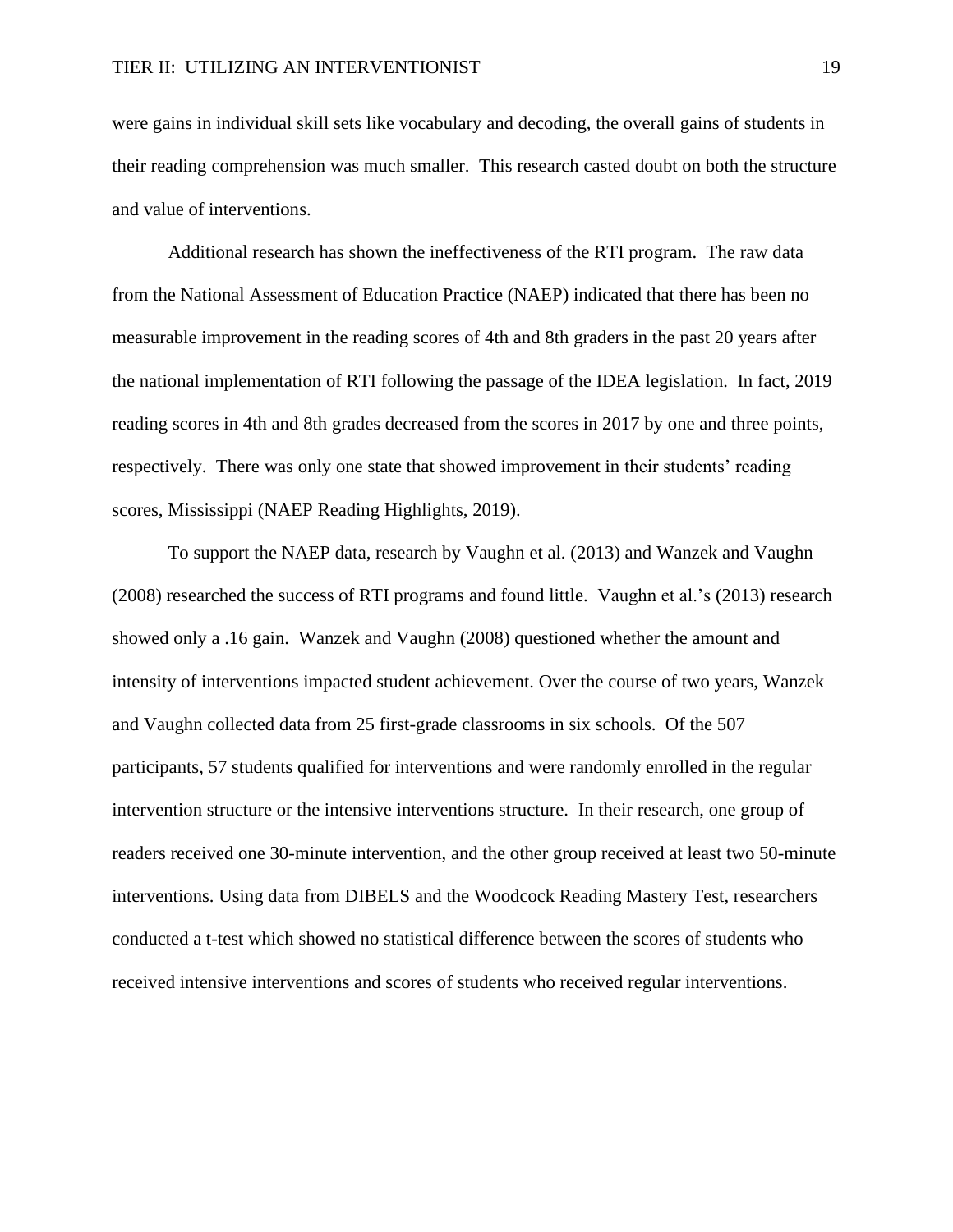## **Gaps in Research**

Various researchers have pointed out gaps present in the literature pertaining to RTI for high school systems. This included gaps in the research surrounding the curriculum, timeframe and resources available to teachers and schools (Bemboom & McMaster, 2013; Dallas, 2017; Sansosti et al., 2010; Sharp et al., 2016). The other significant gap noted by researchers was the contrast between the perception of interventions and the actual implementation of them (Fisher & Frey, 2013; Jaeger, 2016; Vaughn et al., 2013).

Sharp et al. (2016), in their conclusion, identified a significant gap in the research of implementation and outcomes. They state there were multiple peer-reviewed articles identifying the methodology of interventions but there was much less research on the outcomes of these specific elements. Dallas's (2017) research posed this argument as well. His study revealed there was more research on how to implement the RTI model than the instructional strategies embedded in them.

Sonsosti et al. (2010) questioned the disparity they found in their research concerning awareness rather than action. In their survey, high school administrators showed greater awareness of the importance of RTI than actual implementation. Research to determine the reason for lack of implementation would assist secondary systems in planning and structuring interventions.

Another important element that lacked research in structuring RTI was who should teach the interventions. Benboom and McMaster's (2013) research focused on whether the instructor of interventions affects a student's progress. They identified little research has been collected about the best instructor of interventions.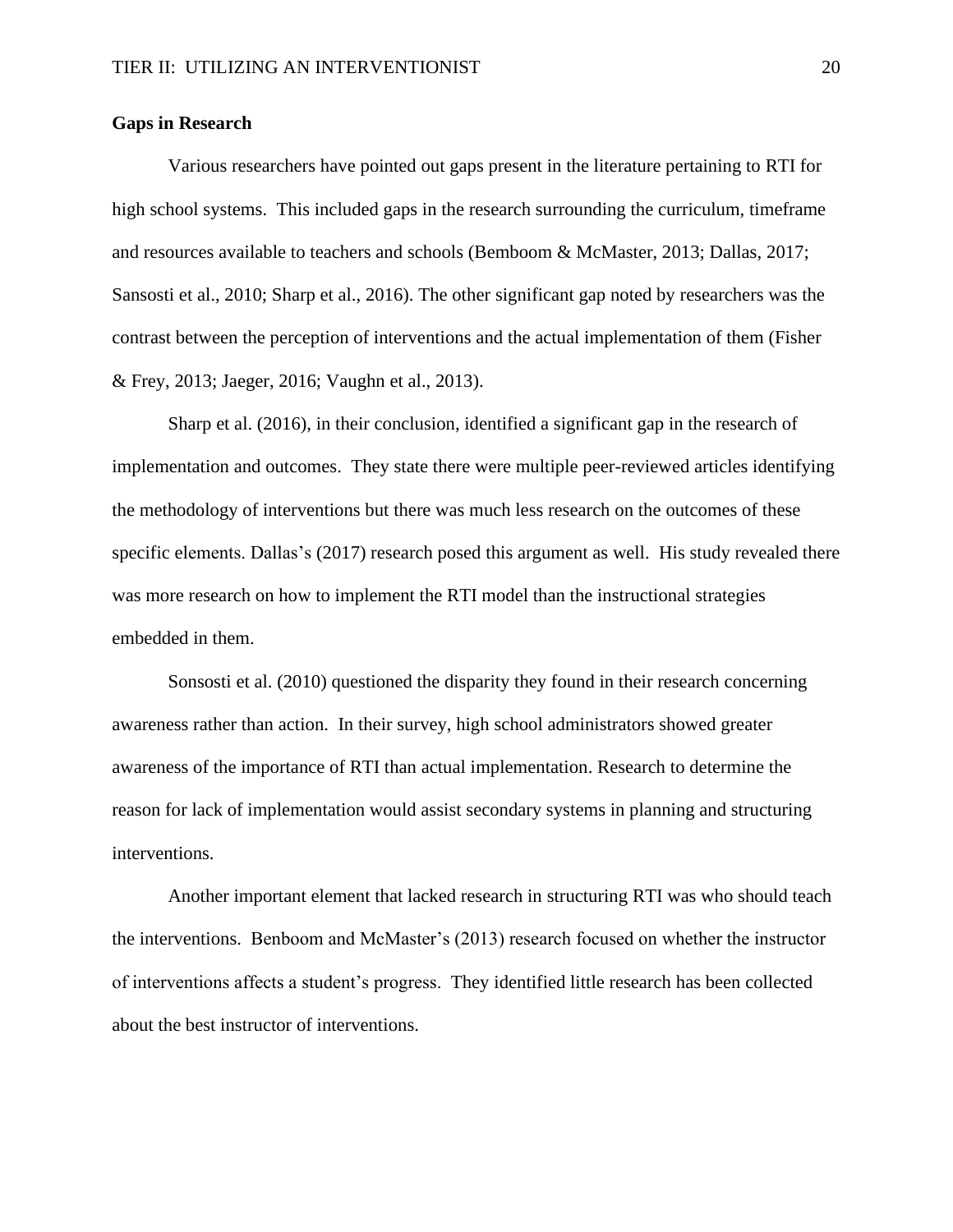Vaughn et al. (2013) explored the most cost-effective structure of RTI. This action research involved 759 students across 7 schools for one year. They employed nine certified teachers to teach interventions. Their suggestion for future research was to explore what was most cost effective for schools. This research would be practical and valuable information for districts trying to structure an effective RTI program.

The last gap that was noted focused on the alignment between curriculum and the RTI model. Jaeger (2016) argued that the RTI curriculum available to teachers was not compatible and aligned with Common Core. She stated the value of melding these two programs:

Because results from CCSS measures to date demonstrate that students are struggling with the standards covered on these assessments, a systematic intervention model is needed; this model should include content aligned with the CCSS within a structure reflective of what we have learned about student support from the RTI literature (p.2).

Fisher and Frey (2013) noted a major hurdle in implementing an effective RTI program has been the lack of consistency in the curriculum and assessments used by teachers. Once teachers began using a competency scale to align curriculum and assess students, the RTI program became more effective. Fisher and Frey (2013) note that further study of assessments and curriculum would impact RTI effectiveness.

## **Conclusion**

Over the course of 20 years, the Response to Intervention program has evolved prompting researchers to question its effectiveness. Multiple articles pointed to the success of the RTI program, specifically in the primary grades. This research defined a successful program as having the three components. Universal screening, three tiers of interventions, and progress monitoring were all key factors in providing students with the additional education they need.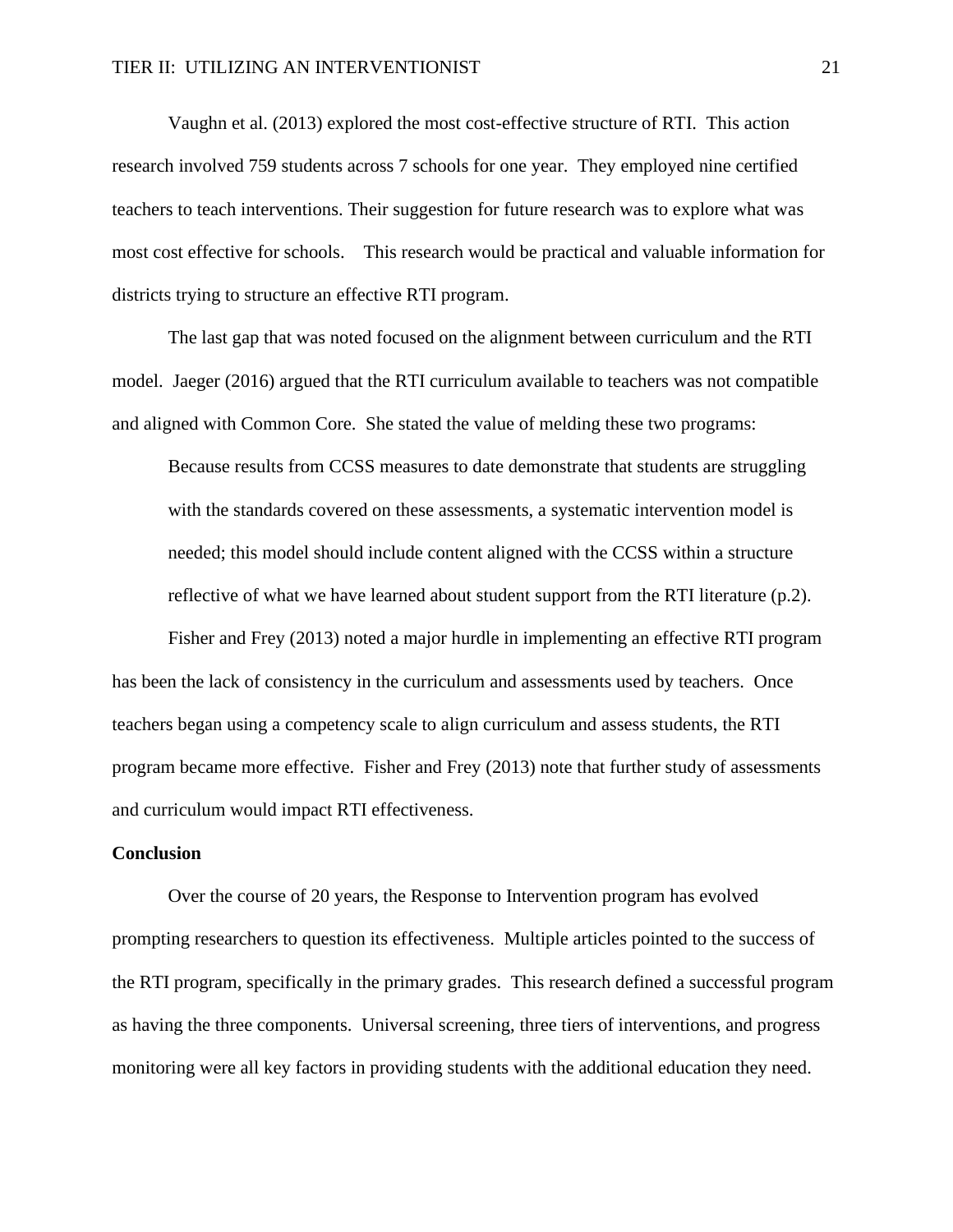However, studies have found that at the secondary level, there were complications which impacted implementation. The complications stemmed from lack of training, limited resources and understanding how to create a successful RTI schedule. Of late, there has been criticism of the RTI program which questions its implementation and effect on student achievement. By identifying these concerns, researchers have also identified gaps in the research. The type of instruction, best structure, and lack of resources necessitate additional study. School districts across the country are attempting to find the right solution for them. The purpose of this action research was to contribute to the literature surrounding the appropriate structure for interventions at the secondary level.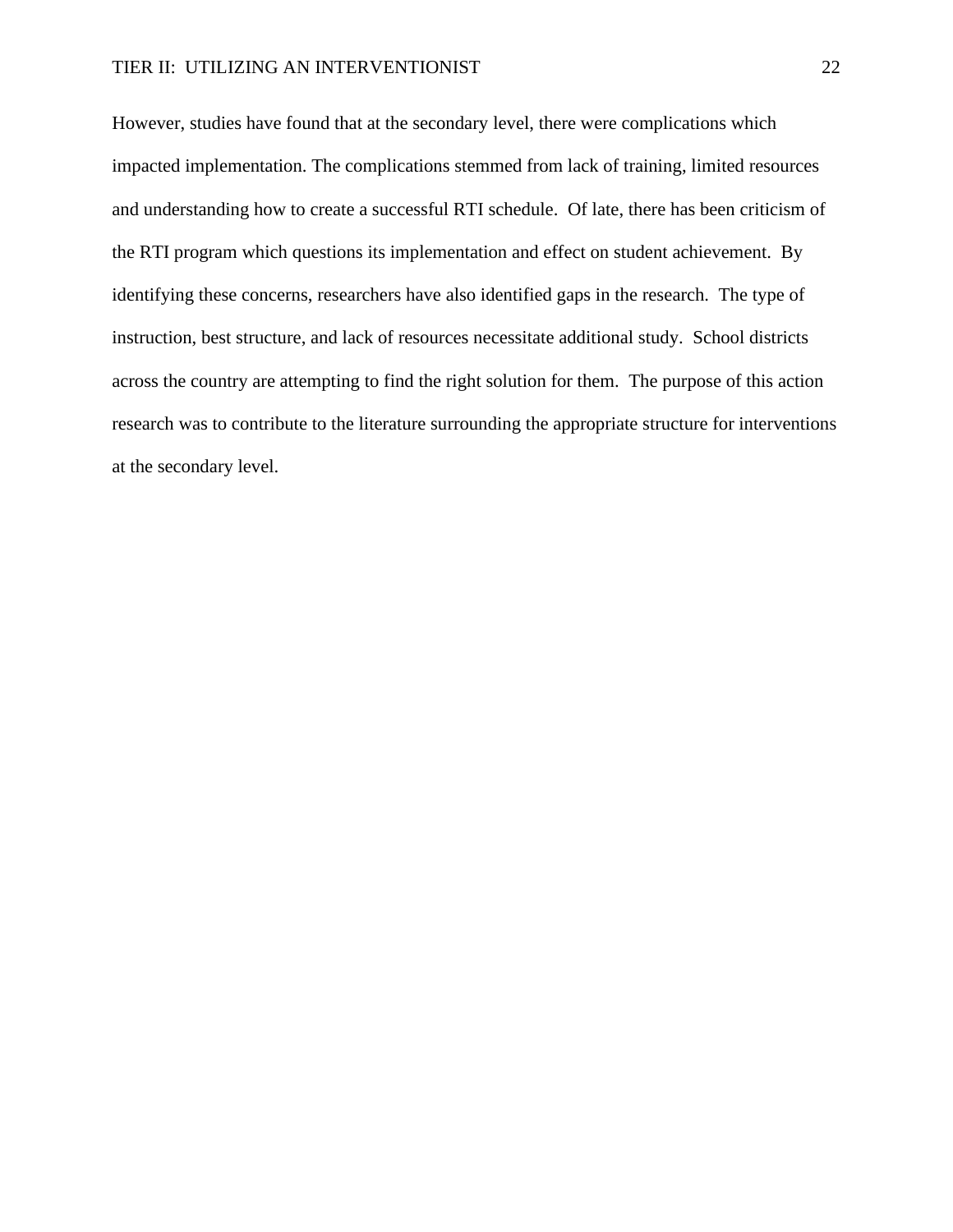## **Methods**

## **Research Question**

The focus of this action research centered around the question: Does the use of RTI with an interventionist in high school English language arts result in increased reading proficiency for students? To answer this question, quantitative data was collected that assessed the use of an interventionist to teach interventions during Tier II instruction in the ELA classroom.

## *Variables*

The independent variable in the action research was the use of an interventionist. In this study, an interventionist was present in the classroom to teach the intervention lesson for students who did not achieve proficiency following Tier I interventions. The interventionist was a former high school English teacher who had experience at this research site. The dependent variable was student achievement. Achievement was indicated by students' proficiency score on their summative assessments after Tier II instruction.

#### *Research Site*

This action research was conducted in a small public high school in Iowa composed of three rural communities. The district is unique in that all three schools, the elementary, middle school and high school, are located in one building. In 2019, K-12 student enrollment at the action research site was 670. The high school enrollment was 211. The student population was 86% Caucasian, 9% Hispanic, 2.3% multi-racial, and 2% African-American. Of the 670 students enrolled at the research site, 34.8% qualified for free and reduced lunch (Iowa School Performance Profiles, 2019).

The most recent data about reading scores to indicate the condition of academic success of the school district were from 2019. In high school, 80.95% of all students were proficient in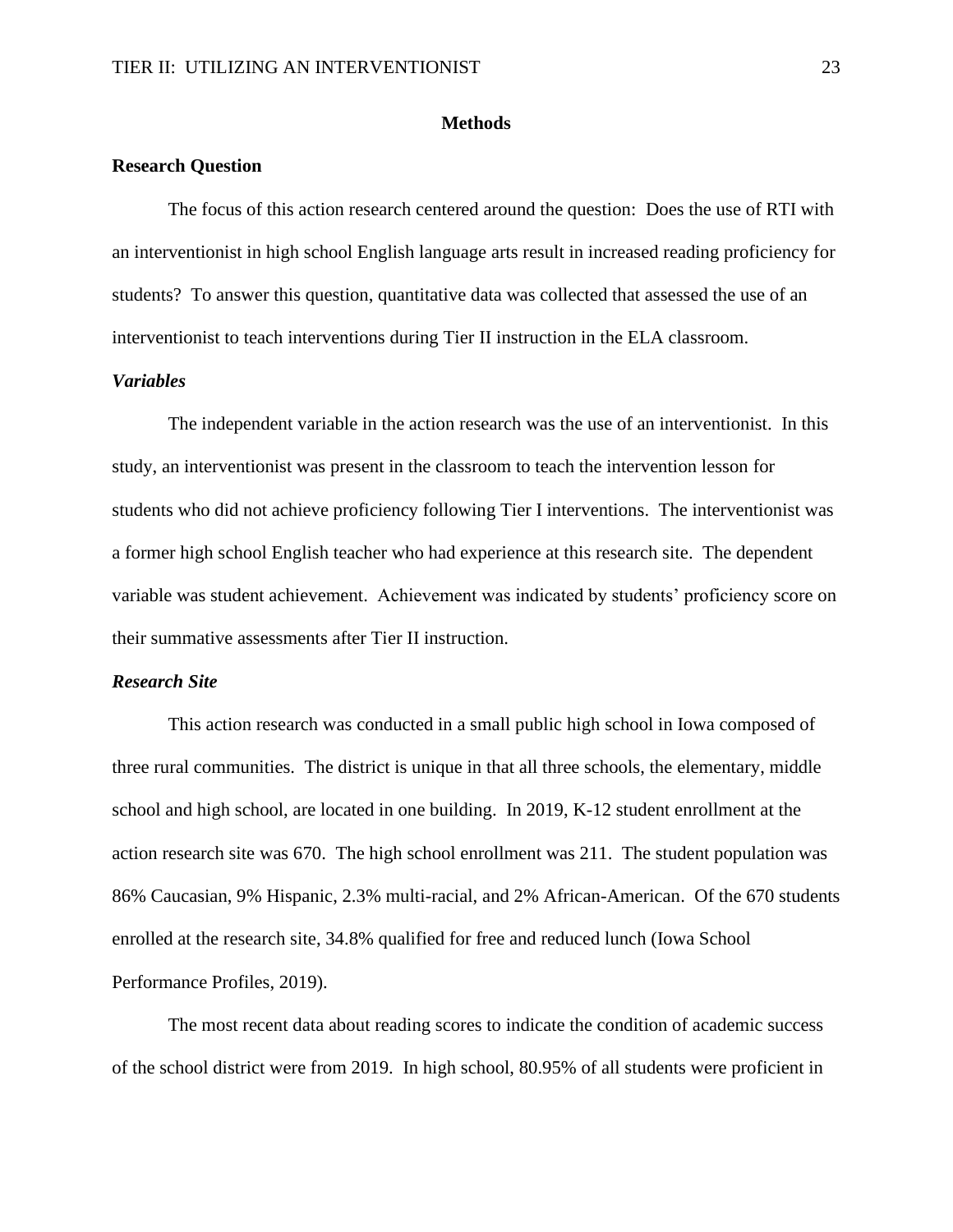reading. Additionally, there was an 11 to 1 student/teacher ratio in the classrooms. Overall, the high school was considered a "high performing" school by the state of Iowa. (Iowa School Performance Profiles, 2019).

## *Participants*

The 9th grade English classroom, where action research was implemented, had 58 students divided into three different class periods. In this sample, there were 31 males and 27 females. Two separate Tier II interventions were conducted over Standard 2 Iowa Core Curriculum: identifying the main idea and summarizing. After completing the first common formative assessment of identifying the main idea, it was determined that 13 students needed interventions in identifying the main idea because they did not achieve proficiency. Of the 13 students, 8 were males, 5 were females. Four of the 13 students received special education services in reading. Following the second formative assessment focused on summarizing, 10 students required interventions because they did not achieve proficiency, 6 of whom were males and 4 were females. Of the 10 students, 3 students had an IEP with a reading goal.

## **Procedures**

The focus for the action research centered around providing interventions for two core elements of Standard 2 from the Iowa Core Curriculum. The Reading Literature Standard 9- 10.2 states, "Determine a theme or central idea of a text and analyze in detail its development over the course of the text, including how it emerges and is shaped and refined by specific details; provide an objective summary of the text" (ELA Iowa Core, 2016). From this standard, two key skills were identified as essential: identifying main ideas and writing an objective summary. Students read an excerpt of The Odyssey and received direct instruction on each skill. The teacher modeled the process, students worked together in small groups, and students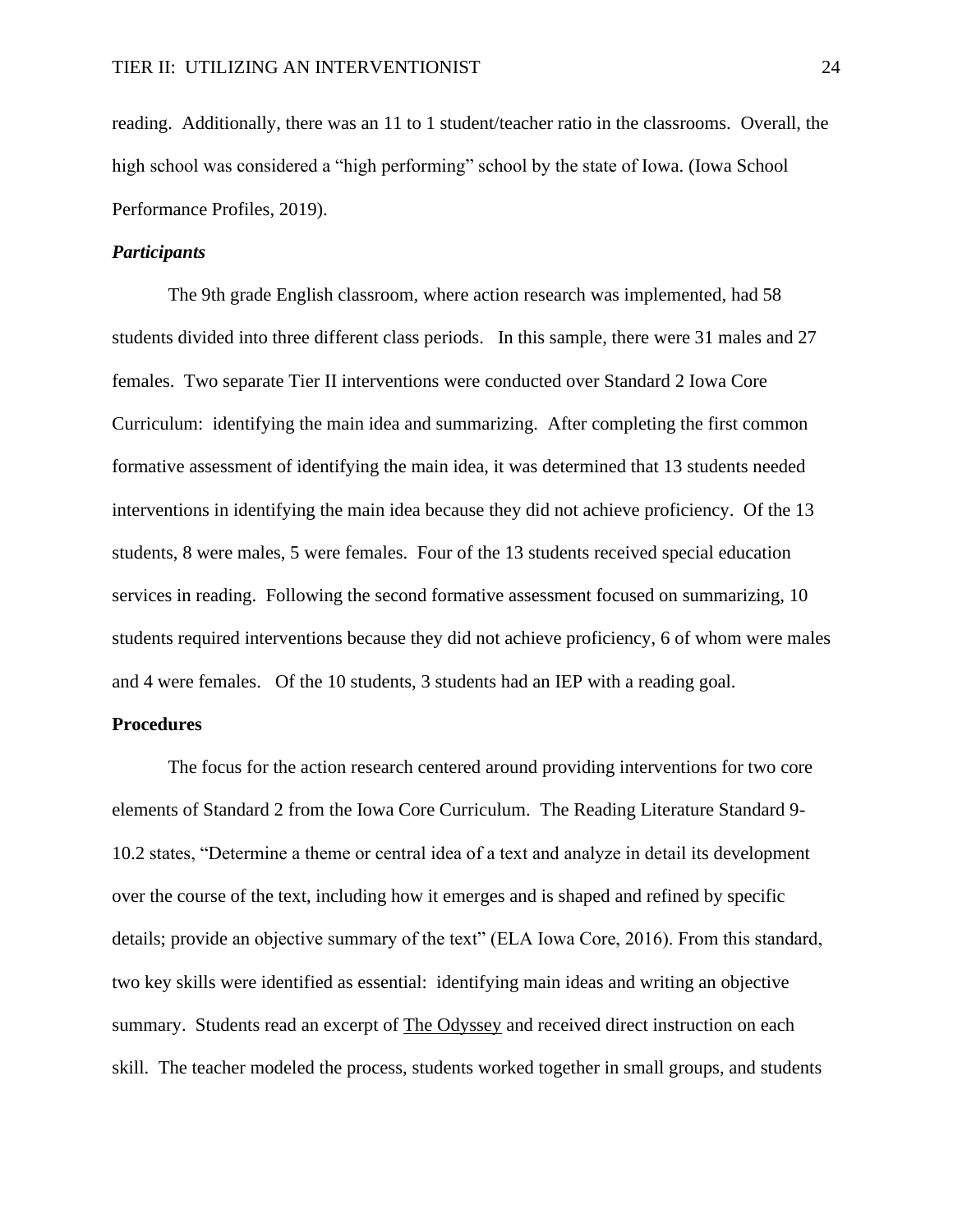independently completed a formative assessment demonstrating the reading skill. After assessing the scores of all participants, students who received a 1 or 2 were identified as not proficient in these reading skills and received interventions.

## *Main idea intervention*

For four weeks, students read and analyzed an excerpt of The Odyssey, which contained six separate chapters. After students concluded the reading, they received Tier I direct instruction on how to construct the main idea. A gradual release of responsibility model was used to teach the main idea (Fisher & Frey, 2008). First, the teacher described and explained how she determined the main idea. Then, as a large group, the students worked on the main idea of Chapter 1 from the text, and as a class, they wrote the main idea of Chapter 1. The next day, after a brief review of the main idea, students worked with a peer partner to write the main idea of the Chapter 2. As students worked together, the instructor monitored student progress and asked for volunteers to share their main ideas. Last, students were asked to write the main idea of Chapter 3 independently. The main idea of Chapter 3 was used as the first formative assessment to determine who was not proficient.

A competency scale was used to determine which students required interventions. Then, the ELA teacher created a Tier II intervention lesson for students who were not proficient and an enrichment lesson for students who demonstrated proficiency. Four days after the initial assessment, students were organized into groups of no more than five, and the interventionist provided Tier II reteaching to students who had not reached competency. At the same time, the ELA instructor taught the enrichment lesson to the groups of proficient students. After the intervention lesson, the interventionist returned the Chapter 3 main idea assessments to students who scored a 1 or 2, and they were asked to correct their response. After they corrected the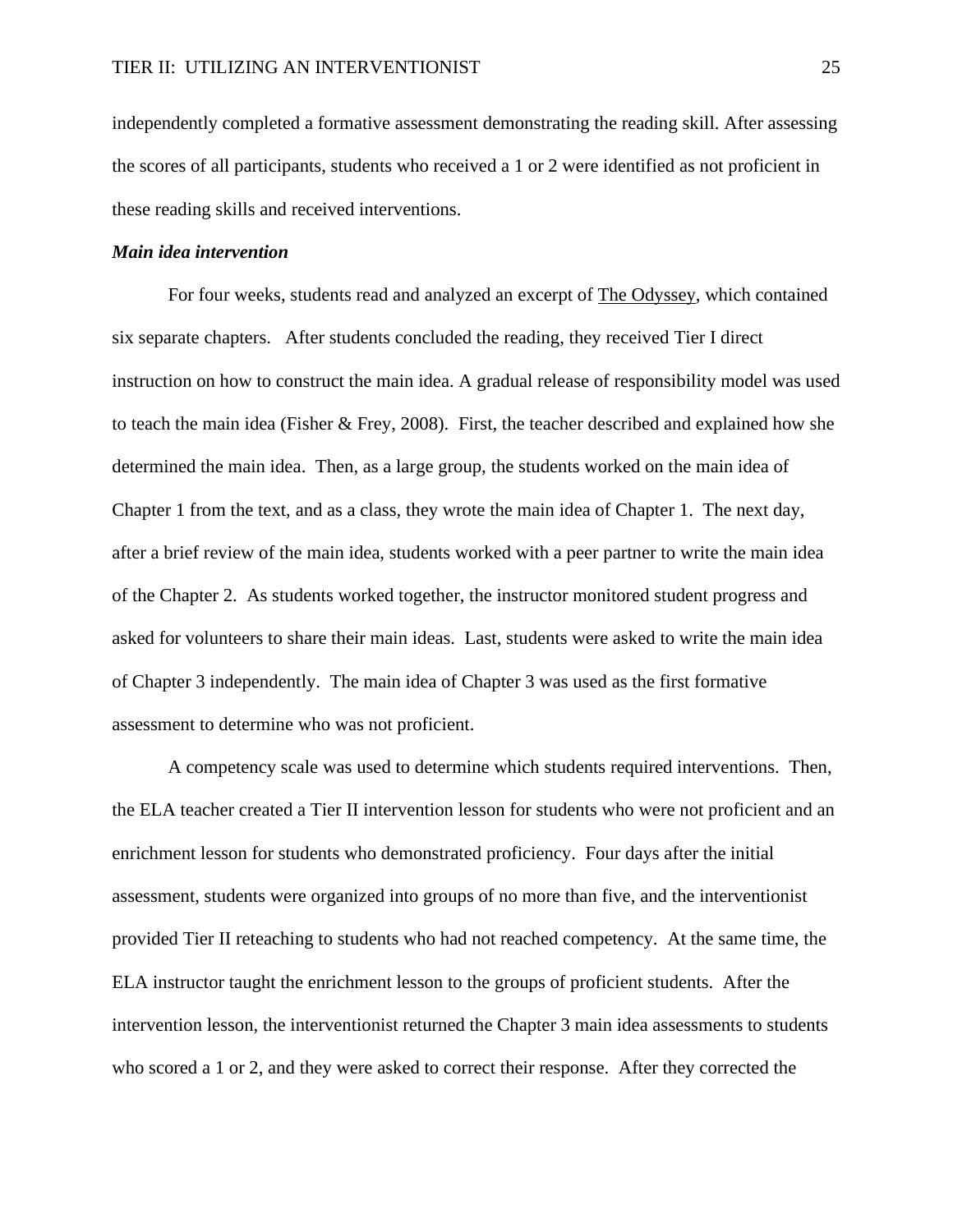response, the interventionist read and approved their revisions. Their next task was to independently write the main idea of Chapter 4 from The Odyssey. This was then evaluated by the general education instructor to determine proficiency and document the number of students who reached proficiency following the Tier II intervention. The data was recorded and compared to the first formative assessment.

## *Summarizing intervention*

To build on the first lesson of identifying the main idea, students then began working on writing an objective summary. Students first received Tier I direct instruction on the essential parts of a summary and were given a graphic organizer which had the essential components of the skill. The instructor modeled how to complete the organizer using a text that students read in a prior year. The next day, the class completed the graphic organizer using The Odyssey text. When they completed the organizer, they wrote a summary of the text. Students then collaborated with their peer partners to review and revise their summary statements.

Two days after instruction, students were given a passage from ReadWorks and were asked to read the article and write an objective summary of the text. The ELA instructor then assessed this summary using a competency scale to evaluate the students' summarizing skills, and all scores were recorded for the first formative assessment. Students who did not meet proficiency required Tier II interventions. The ELA teacher created an intervention lesson and organized students into groups of 4 or less for reteaching. The students who were proficient were organized into groups to complete a writer's workshop while non-proficient students received Tier II interventions on summarizing from the interventionist.

In small groups, the interventionist reviewed the essential parts of a summary. She then showed an example of a poor summary and a good summary from a prior text. As a group,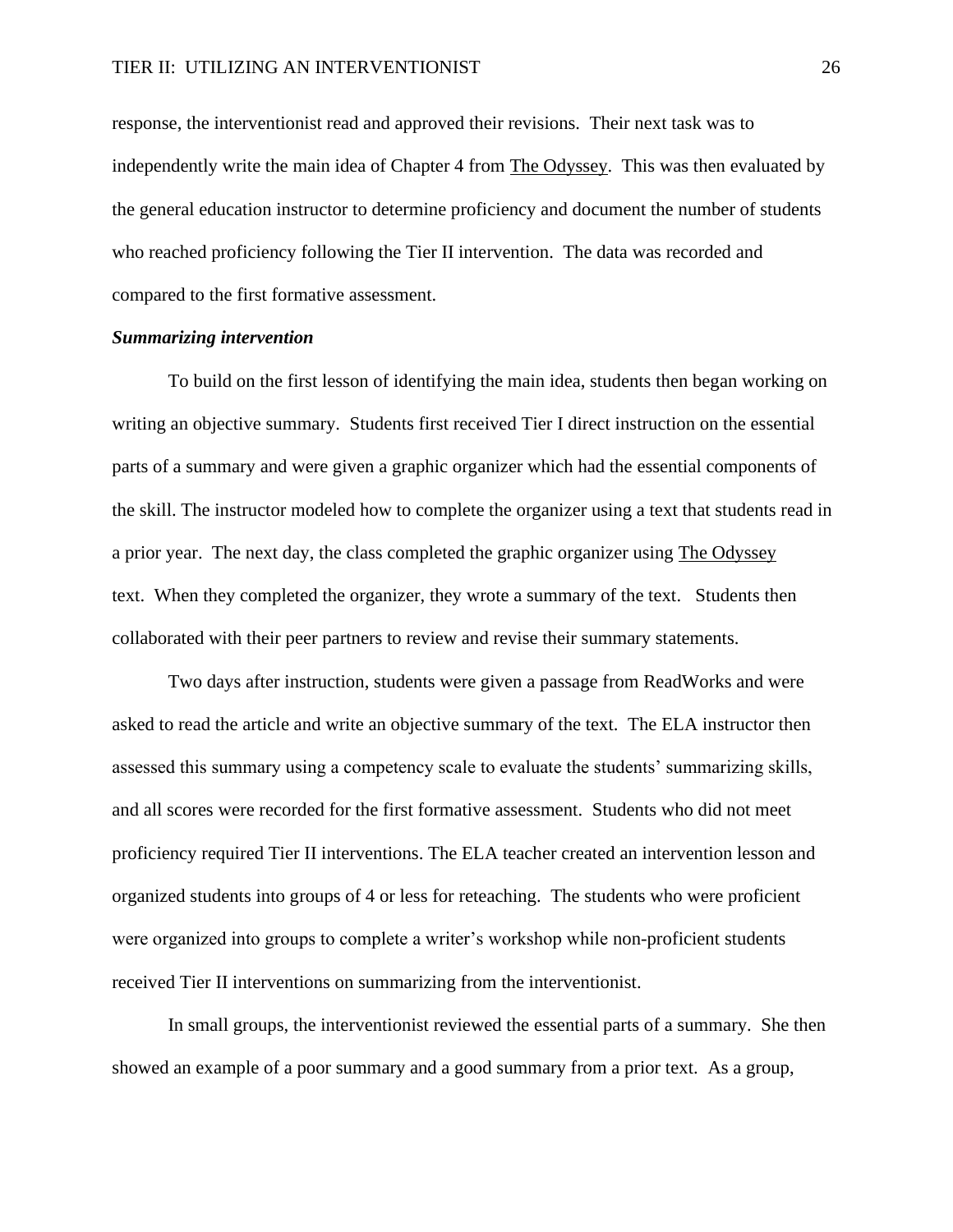students were tasked with correcting the poor summary. Once they had finished the task, they were given a second text and were required to write a summary. The instructor evaluated the summaries to determine proficiency and recorded the data using the rubric.

## **Measures**

In this action research, quantitative data was collected. This data was collected with the goal of determining whether having an interventionist teach interventions improved student reading scores. The action researcher began collecting data on February 24 and concluded on March 19th.

The data collected was from teacher-created formative assessments which measured the students' proficiency in identifying the main idea and summarizing. The teacher-created assessments were scored on a competency-based scale of 1-4. The competency scale was broken down into four categories: (4) mastery, (3) proficiency, (2) developing understanding, (1) nonproficient (Evans, 2019). Data was collected and recorded on all participants, and students who earned a 1 or 2 were provided interventions for either identifying the main idea or summarizing.

The formative assessments were teacher created, so there was no reliability or validity statistic for the measurement instruments. The results of this research were not generalizable, but rather for the individual classroom teacher's use. Hence, the internal validity of the research can be determined by whether the changes in students' scores were the result of using an interventionist for in-class interventions (Mills, 2018).

## **Data Collection**

For this action research, the data collected was quantitative. The quantitative data collected was the initial common formative assessment (CFA) completed by all students to determine which students needed Tier II interventions in identifying the main idea. This data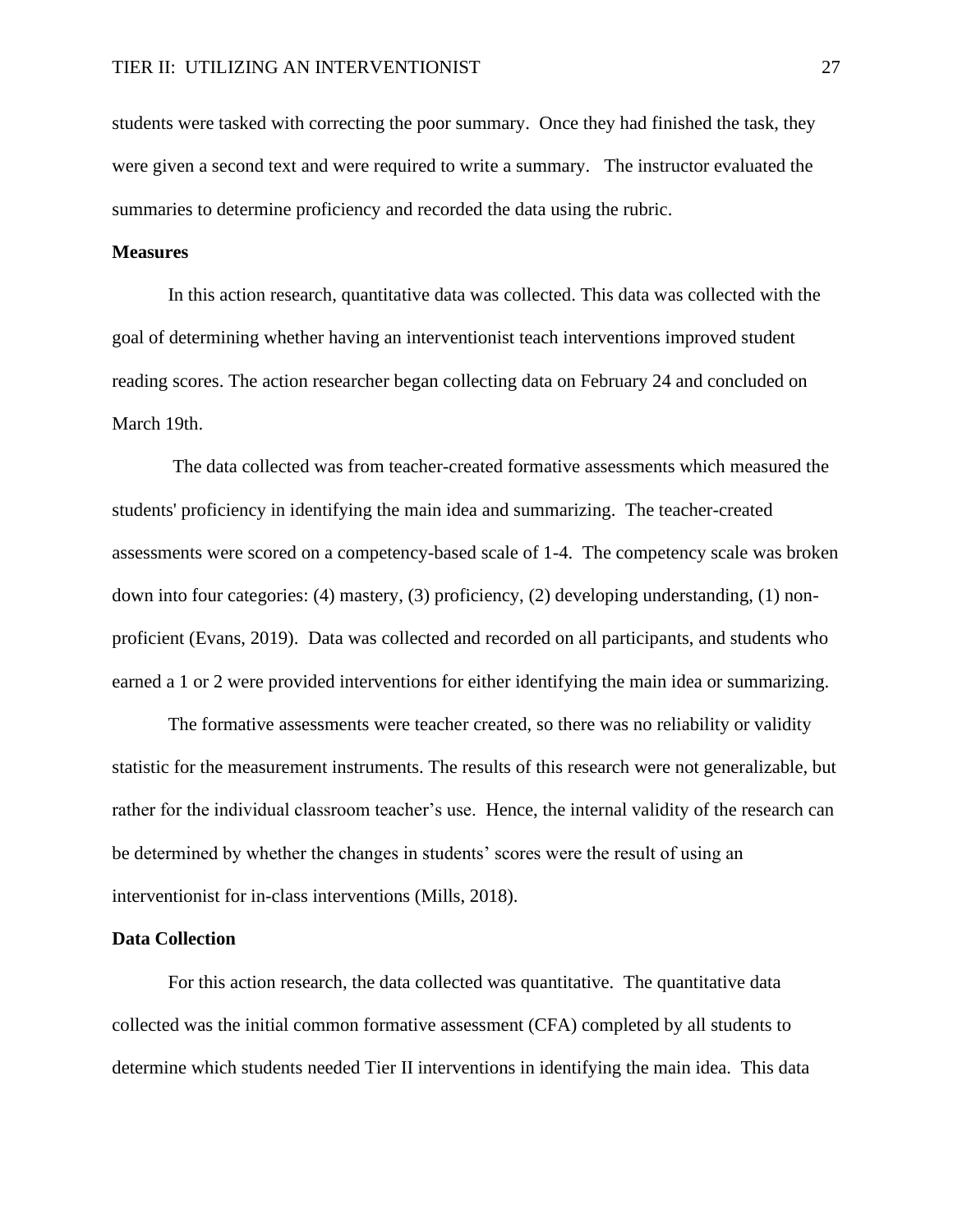was assessed on a competency-based scale from 1-4. A 3 or 4 was considered proficient, and a 1 or 2 was considered non-proficient. All student CFA scores were recorded and used to determine which students were not proficient and needed reteaching. The researcher collected a second assessment after the interventionist taught the Tier II lesson to determine if student scores increased.

The researcher also collected quantitative data on the second reading skill, summarizing. The process of collecting data was the same as the first. After instruction in the specific skill, all students completed a CFA to determine their proficiency. The assessment was evaluated using a competency scale of 1-4 with a 3 or 4 being proficient and 1 or 2 being nonproficient. Students who scored a 1 or 2 received Tier II interventions. After the intervention, a second assessment was completed and recorded.

The data from student assessments was first recorded on a paper spreadsheet and then transferred to a Google Sheet. This document included student name, ID, and scores from the formative assessments. The option on Google Slides to hide the student name column guaranteed the privacy of student performance.

Once the data was collected, it was compared to data from a prior year. 2020 lacked any main idea and summarizing data because COVID prevented the instruction and data collection of these two reading skills. For this reason, assessment data from 2019 was compared to 2021 assessment data to determine effectiveness of using an interventionist to teach interventions. The 2019 data included the number of students who were proficient after Tier I instruction, the number of students needing Tier II interventions, and number of students who were proficient after receiving Tier II interventions. Tier I instruction in 2019 was the same as Tier I instruction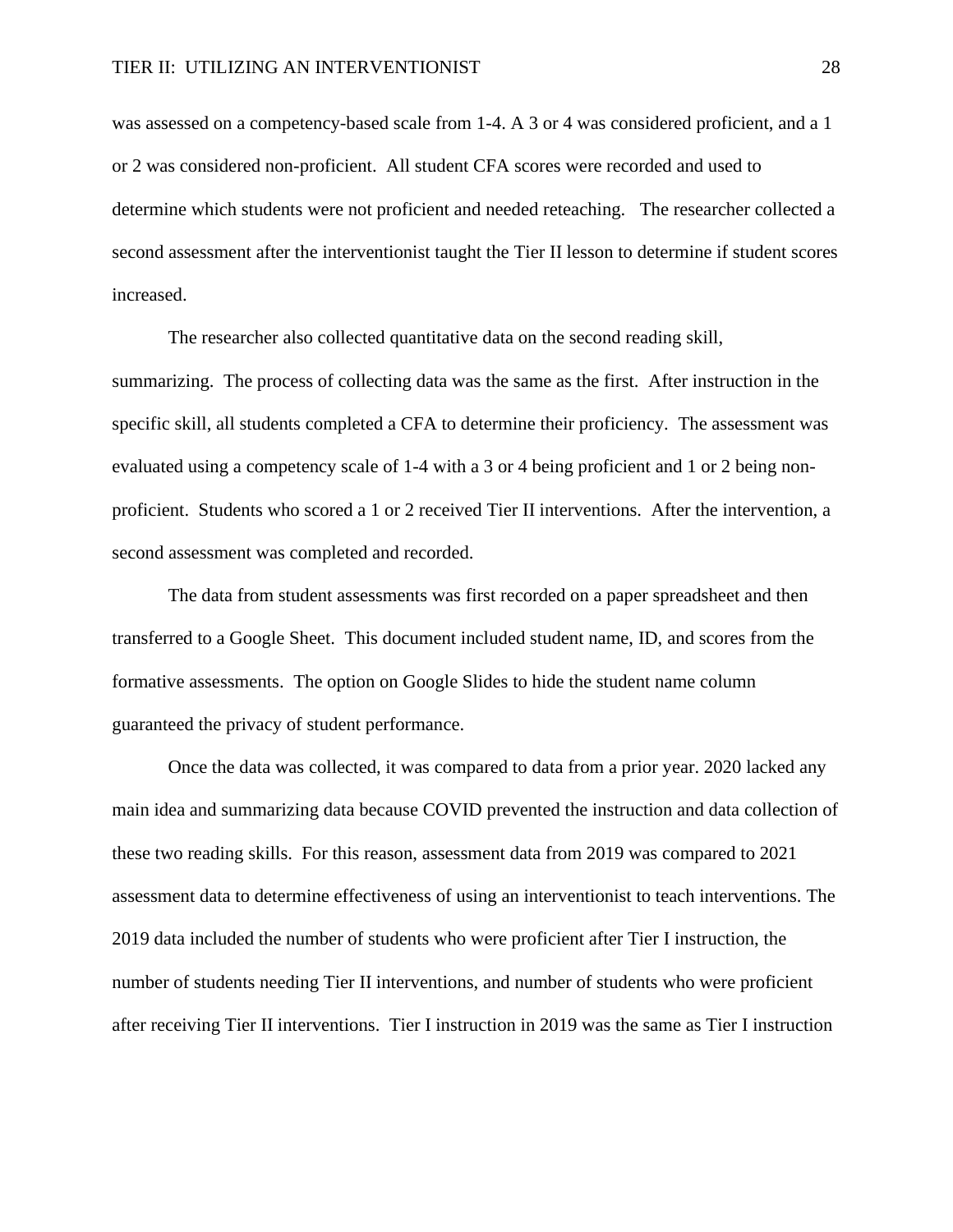in 2021. However, in 2019 the ELA teacher conducted Tier II interventions, and in 2021 the interventionist taught Tier II intervention lessons.

To analyze the data, an independent samples t-test of the student achievement data from 2019 and data from the 2021 action research was completed. This test determined the significance of an interventionist in the classroom during Tier II interventions. Also, a chi squared test of association was completed to determine the statistical impact of interventions on student reading scores.

## **IRB Approval or Exemption**

The action research was completed in a common educational setting, which involved instructional strategies for the school's RTI program and classroom management. Additionally, the research did not adversely affect student learning, and the data collected during the action research preserved student privacy by using student IDs instead of student names. Last, there was no adverse effect on teacher assessment practices or instruction. Because this research design was compliant with federal regulations for an education exemption, an IRB exemption form was submitted to Northwestern College Institutional Review Board, and that entity deemed the research was exempt.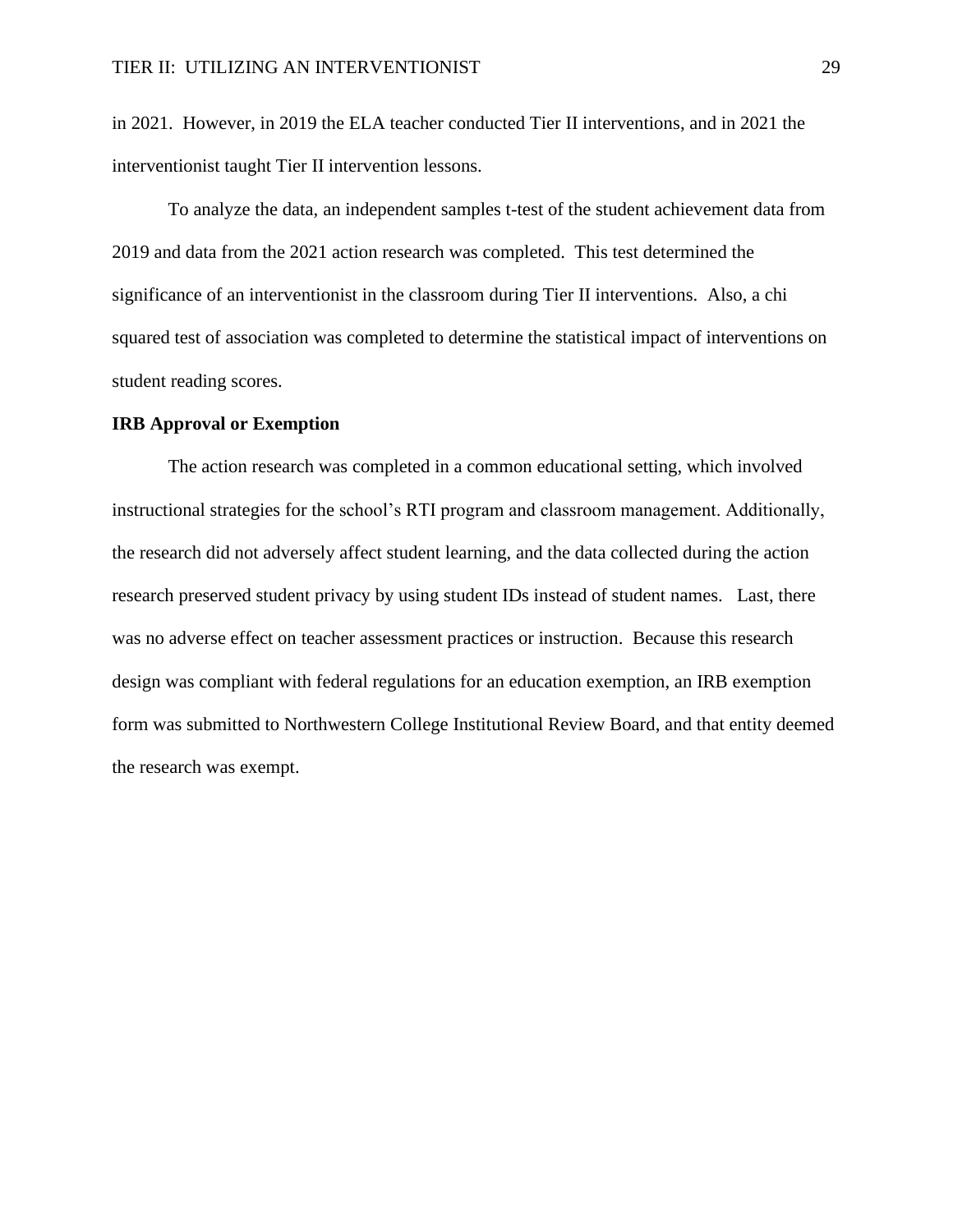## **Data Analysis**

Of the 58 participants enrolled in English 9 where this action research occurred, only those students who submitted their common formative assessment were included in the data analysis. There were 11 who did not participate: one participant was not required based on her IEP, and the others were remote learners who did not attend the lesson or did not submit an assessment. For this reason, there were only 47 students who participated in the interventions/enrichment activities, and it was from these participants that the data was collected and analyzed.

The dependent variable that was analyzed in the action research was students' scores before and after receiving Tier II interventions. The independent variable in this action research was using an interventionist in the classroom to provide Tier II interventions to students who did not meet proficiency in their first attempt on the formative assessment. Scores from the initial assessment and the last assessment for each reading skill were compared to determine the increase of student proficiency. Participant scores were then compared to scores from the same lesson in 2019 using an independent samples t-test. Improved student scores would indicate that students benefitted from having an interventionist in the classroom to teach Tier II interventions and monitor student progress of the specific skill. To evaluate the effectiveness of the RTI process, scores from the 2021 initial and summative assessment were assessed using a chi squared test of association.

The first intervention data was collected during a lesson about identifying the main idea. After direct instruction, group work and individual practice, students completed the first formative assessment. The first assessments resulted in 13 of the 47 students who were not proficient. Two days later, those students were grouped according to their scores and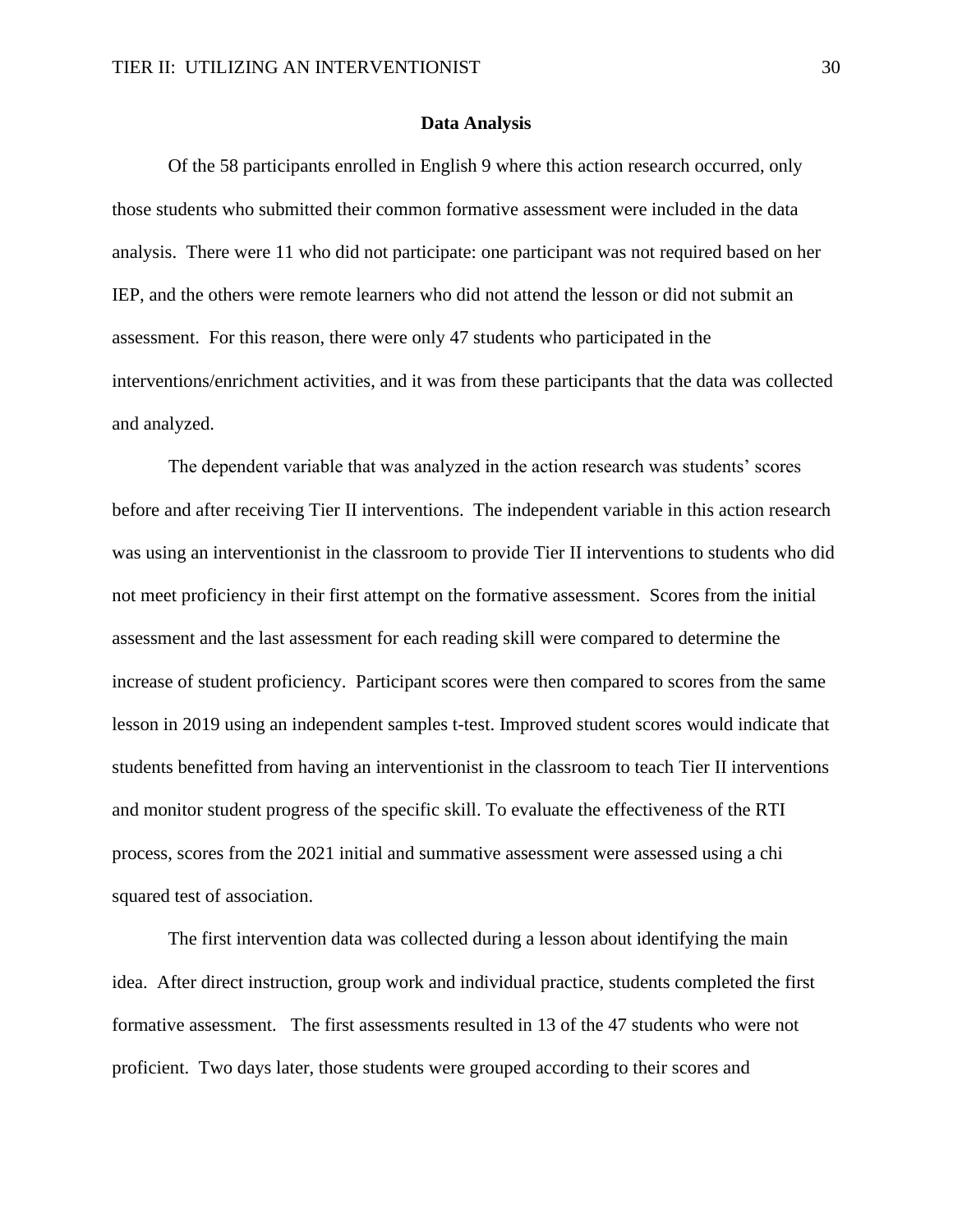participated in the main idea interventions. After the intervention lesson, non-proficient students completed a reassessment. Figure 1 shows a comparison of the first and second assessment scores. Of the 13 students who completed interventions, 10 improved their score to proficiency or mastery. As seen in Figure 1, 72% of students were proficient on their first assessment, and 27% of students needed interventions on main ideas. After the intervention lesson, 94% of the participants were proficient while 6% were not proficient.

## **Figure 1**



#### *Main Idea Tier II Interventions*

*Note.* The percentage of students who were proficient before and after interventions in main ideas.

To determine the statistical increase in the number of students proficient after interventions, a chi square test of association was conducted using the data from the first formative assessment and the final summative assessment. The result of the chi square test would determine whether there was a relationship between the Tier II main idea intervention lesson and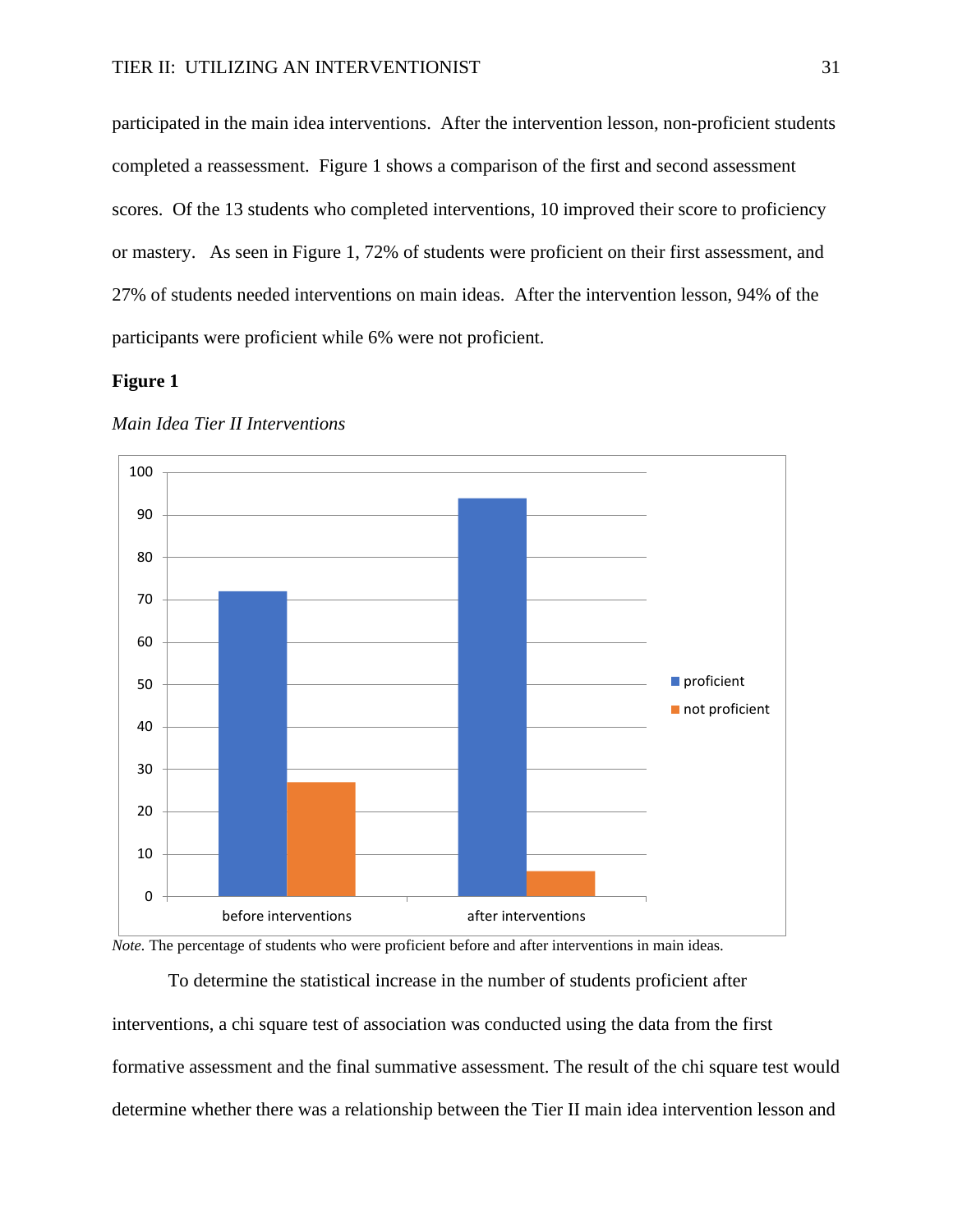the number of students who were proficient after the summative assessment. The test result,  $X(2, N=37)$ , *p*=0, was less than .05, indicating there was a significant relationship between interventions and proficiency.

One week later, the same 47 participants then received instruction in summarizing. After direct instruction, group work and individual practice, students completed their first assessment over summarizing. Eighty percent of the participants were proficient or mastered the skill while 20% were not proficient and required Tier II interventions. The ELA teacher and interventionist grouped the students; the interventionist taught the interventions while the ELA teacher taught enrichment. After the non-proficient students finished the intervention, they completed a second assessment to reassess their summarizing skills. The results, as seen in Figure 2, showed that of the 10 students needed interventions in summarizing, nine scored a 3 or 4 on their reassessment, demonstrating proficiency. The number of students who demonstrated proficiency or mastery of summarizing after the intervention lesson increased by 18%.

Again, a chi squared test of association was conducted to determine whether the number of proficient students were statistically higher after receiving interventions. The chi squared test resulted in  $X<sup>2</sup>(2, N=37)$ , *p*=0. The p value, 0, indicates that Tier II interventions in this action research had a significant impact on the increase in the number of students proficient.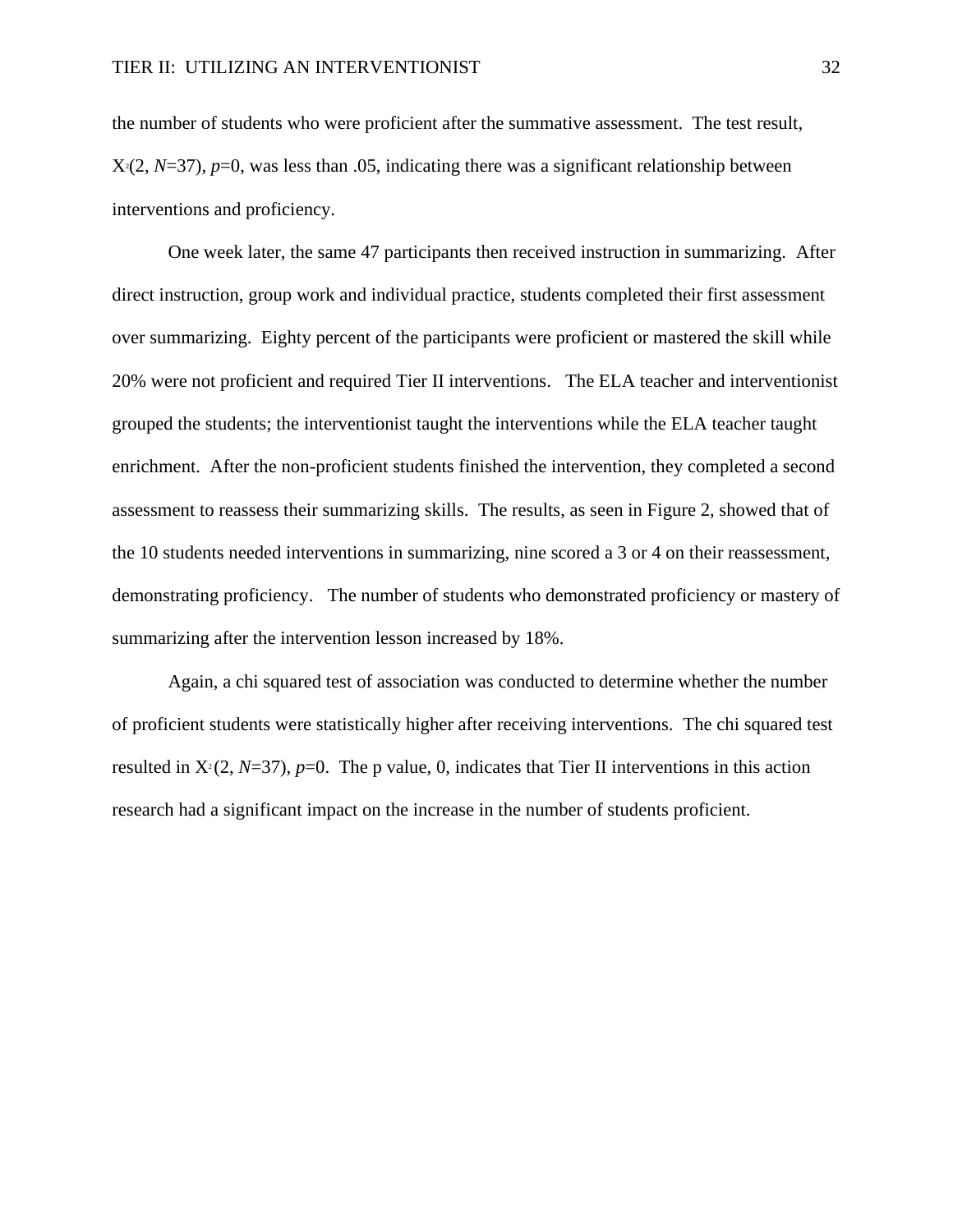## **Figure 2**



*Summarizing Tier II Interventions*

*Note*. The percentage of students who were proficient before and after receiving interventions.

After recording the student performance data from the action research, a comparative analysis of student achievement was conducted with the results from the same lesson taught in the 2018-2019 school year. The conditions, lessons, and resources of the lesson in 2019 were the same, but the ELA teacher taught Tier II interventions. The 2019 data from the main idea summative assessment showed that of 47 students, 46 students were proficient after completing in-class interventions taught by the ELA instructor. Additionally, the 2019 summative assessment in summarizing showed that 43 of the 47 students met proficiency standards. A comparison between the two data sets is shown in Figure 3.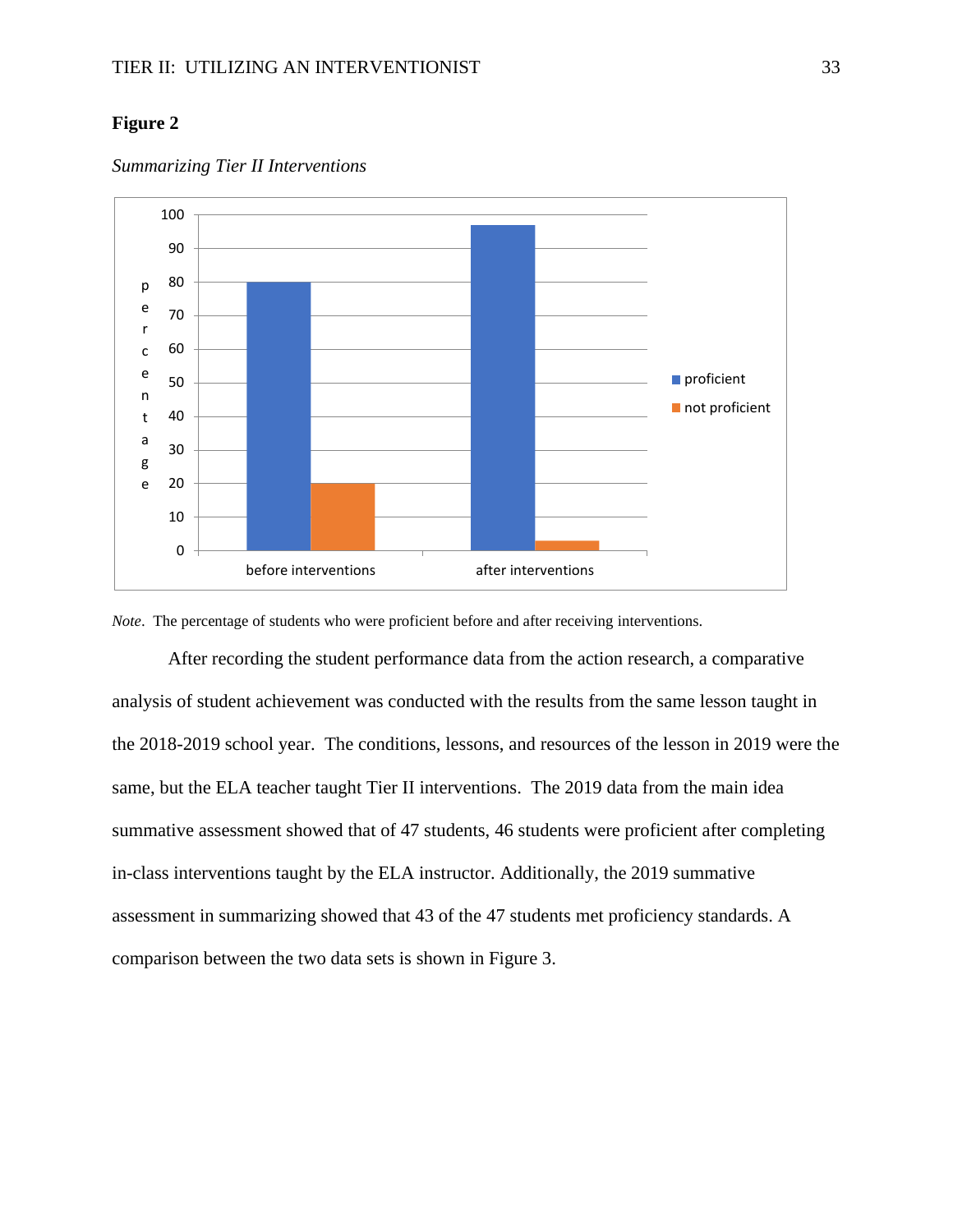## **Figure 3**



*Proficiency in Main Idea and Summarizing* 

*Note.* A comparison of students from 2019 and 2021 who were proficient in main ideas and summarizing.

To answer the research question, an independent samples t-test was completed on both intervention lessons to determine the significance of using an interventionist to teach Tier II interventions. Completion of the t-test determined that the 2019 main idea interventions (*M=*3.74*, SD*=.23, *n*=47*)* did not show significant difference from the 2021 main idea interventions *(M* = 3.76*, SD* = 4*, n* = 47) with an effect size of  $t(92) = -18$ , *p* = .85.

The summarizing interventions saw similar results from the independent samples t-test with no statistical difference between the two groups. The summarizing intervention data from 2019, where the teacher provided Tier II interventions, was not significantly different from the percentage of students who reached proficiency in 2021 where the interventionist provided Tier II interventions. The independent samples t-test revealed that the summarizing intervention data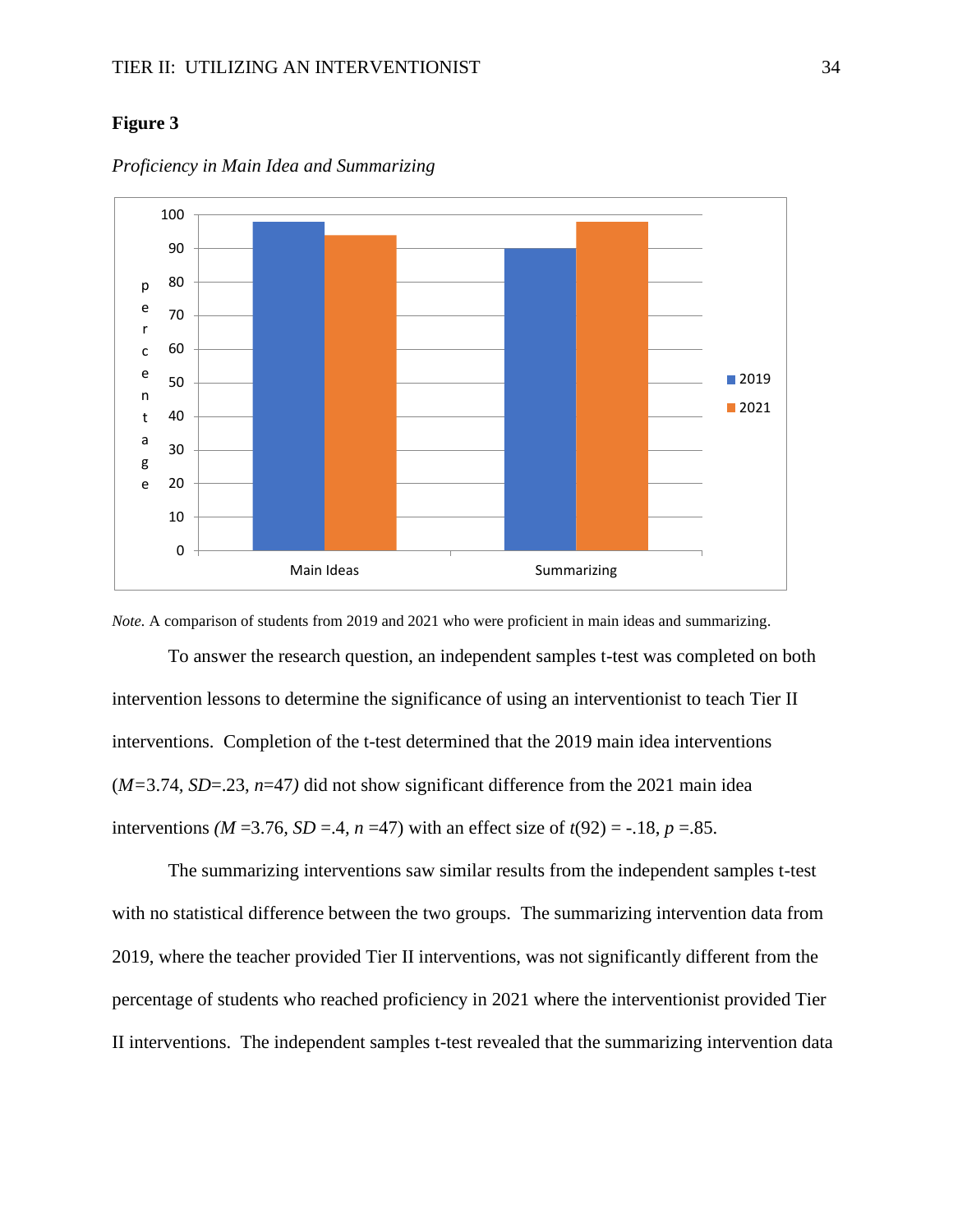from 2019 (*M*=3.23, *SD*=.48, *N*=47) lacked significant difference from the 2021 summarizing data (*M*=3.4, *SD*=.37, *N*=47) with an effect size of *t*(92) = -1.25, *p*=.21.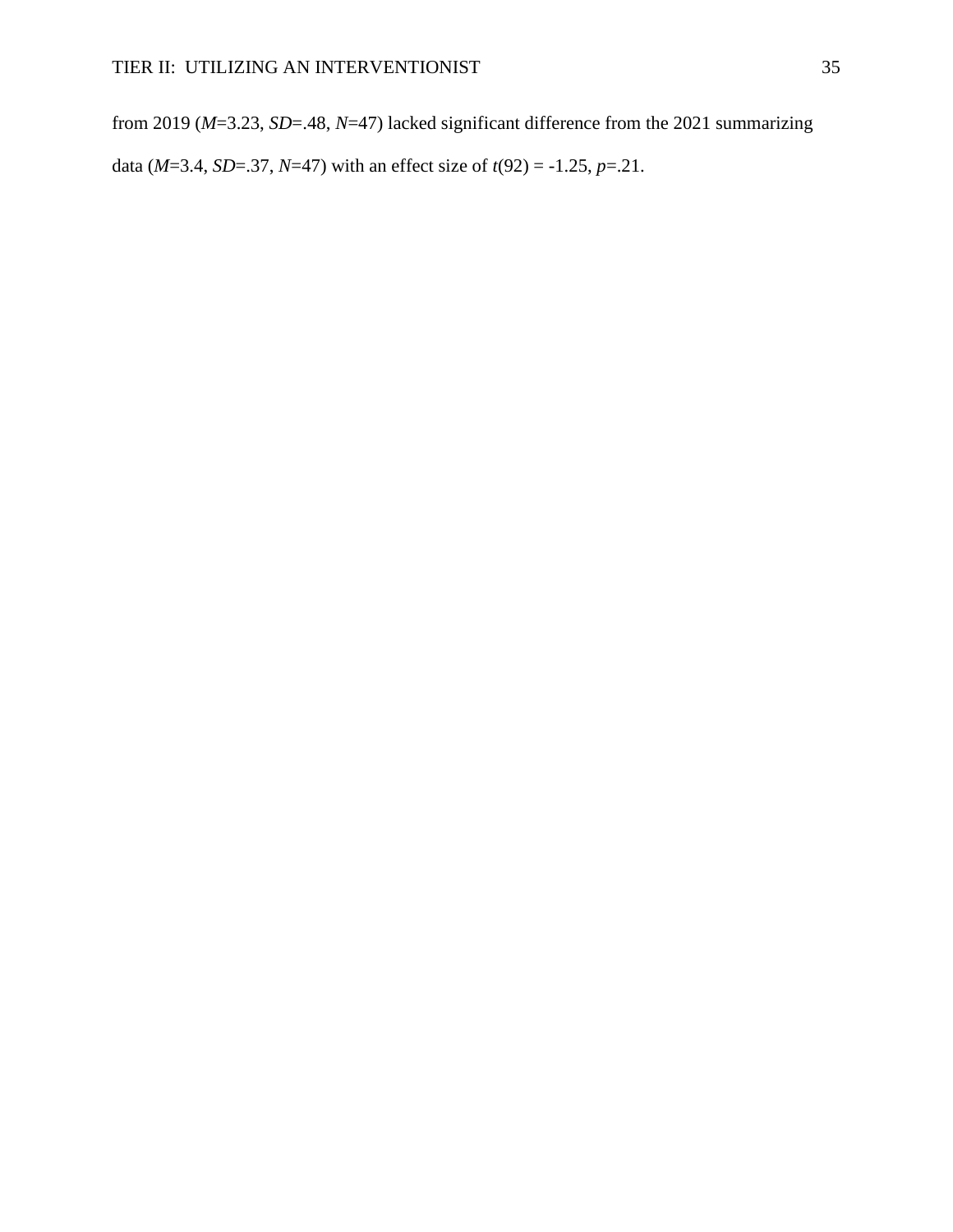#### **Discussion**

The purpose of this action research was to determine whether using an interventionist in the classroom for Tier II interventions increased student achievement. The results of the data analysis indicated that there was no statistically significant difference between the two test groups, and no statistical benefit to include an interventionist in Tier II interventions. Analysis of the student data using a chi squared test of association from 2021 did confirm, however, that Tier II interventions were effective in improving student proficiency. This confirms that providing Tier II interventions to non-proficient students to improve reading skills is significant, regardless of who teaches Tier II intervention lessons.

There were other determinants, however, that needed to be factored in using interventionists during Tier II interventions. One of these was the incidental benefit of having multiple teachers in the classroom. Incidental benefits for students could be an affirmation of skills, individualized attention in small groups or even behavior management. The benefit for the classroom instructor was also significant. The classroom teacher benefited from collaborating with the interventionist about lessons and assessments. So, while there is no statistical benefit to having an interventionist assist in Tier II interventions, there are cases where the students and teacher can benefit from this structure.

In addition to considering the benefit of an interventionist to the non-proficient students and the teacher, the proficient students benefited from this structure as well. Student proficiency data shows that student scores increased whether the ELA teacher taught interventions or the interventionist taught them. The benefit of having an interventionist in the room was that the ELA teacher was then able to teach enrichment in small groups to students who were already proficient. Using this structure, both groups benefited from having an additional teacher in the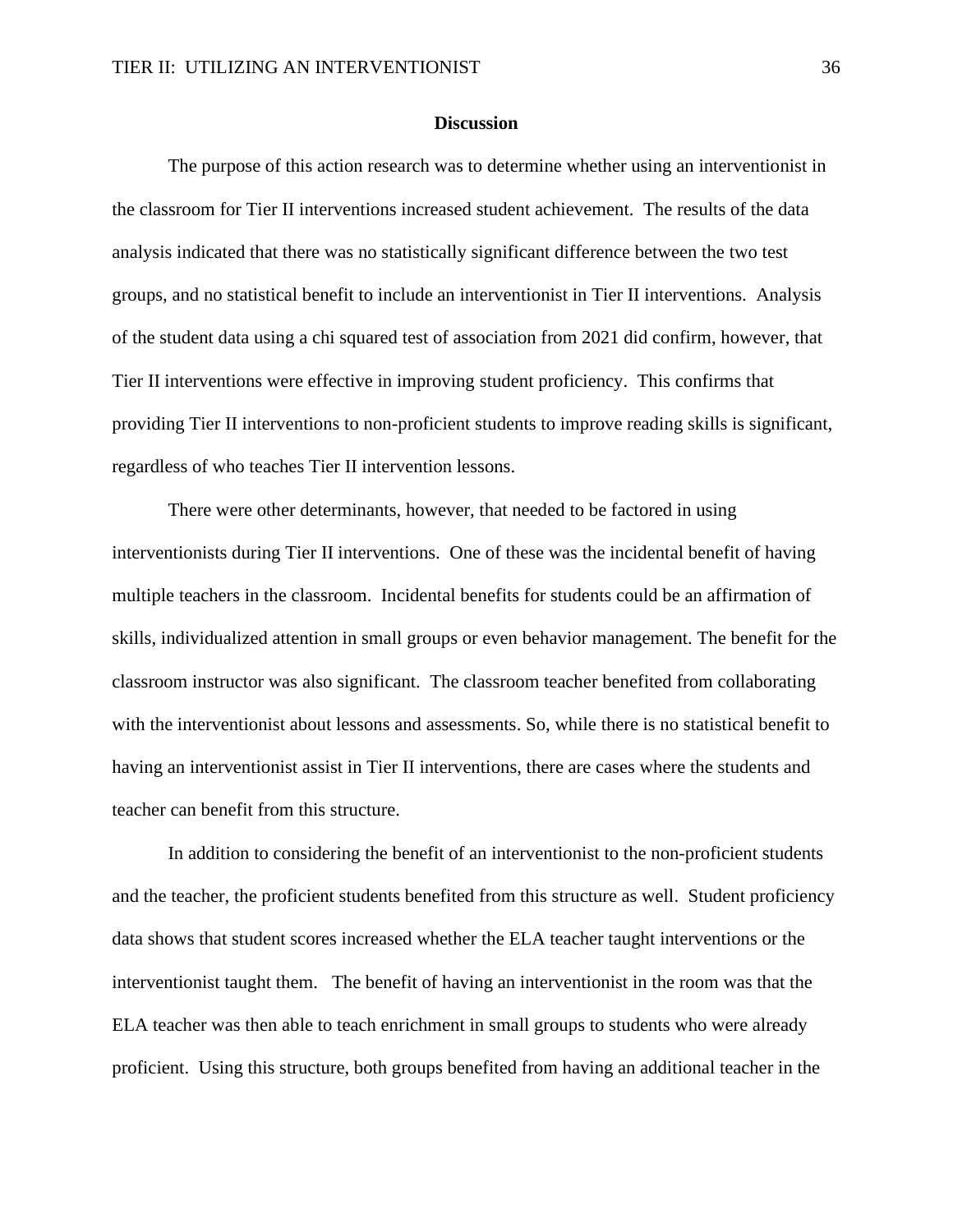classroom. Besides increasing student proficiency, having an interventionist in the classroom allowed enrichment for proficient students and reteaching for non-proficient students.

Another consideration is the frequency with which the interventionist is in the classroom. Test scores are often impacted not only by instruction, but social acceptance and positive relationships with staff. The interventionist in this action research was in the classroom two separate times. Allowing the interventionist to be in the classroom more often to teach interventions may have built a more secure and positive relationship with students.

#### **Limitations**

There were a number of limitations to this action research that could have influenced the results. Because of COVID, there were online learners and students who had been quarantined. While some online students did participate and submit work, it is possible that the learning environment at home, technology issues, and lack of engagement in the Tier II intervention lessons could have affected student learning and scores.

The grouping of students in various sections was a limitation as well. In one section of English 9, there were only two students who necessitated reteaching while in the other two sections there were groups of four or five. The ability to provide individualized instruction for some students and not for others may have impacted the assessment scores. Also, some students may have had concerns about the social stigma of being in interventions, depending on how small or large the intervention group was.

The other limitation of this action research was the data available from the 2019 participants. The only assessment data from the 2019 participants was the summative data. Since, the action research lacked the formative assessment data from 2019, only summative data between the two years could be compared. This limited the full extent to which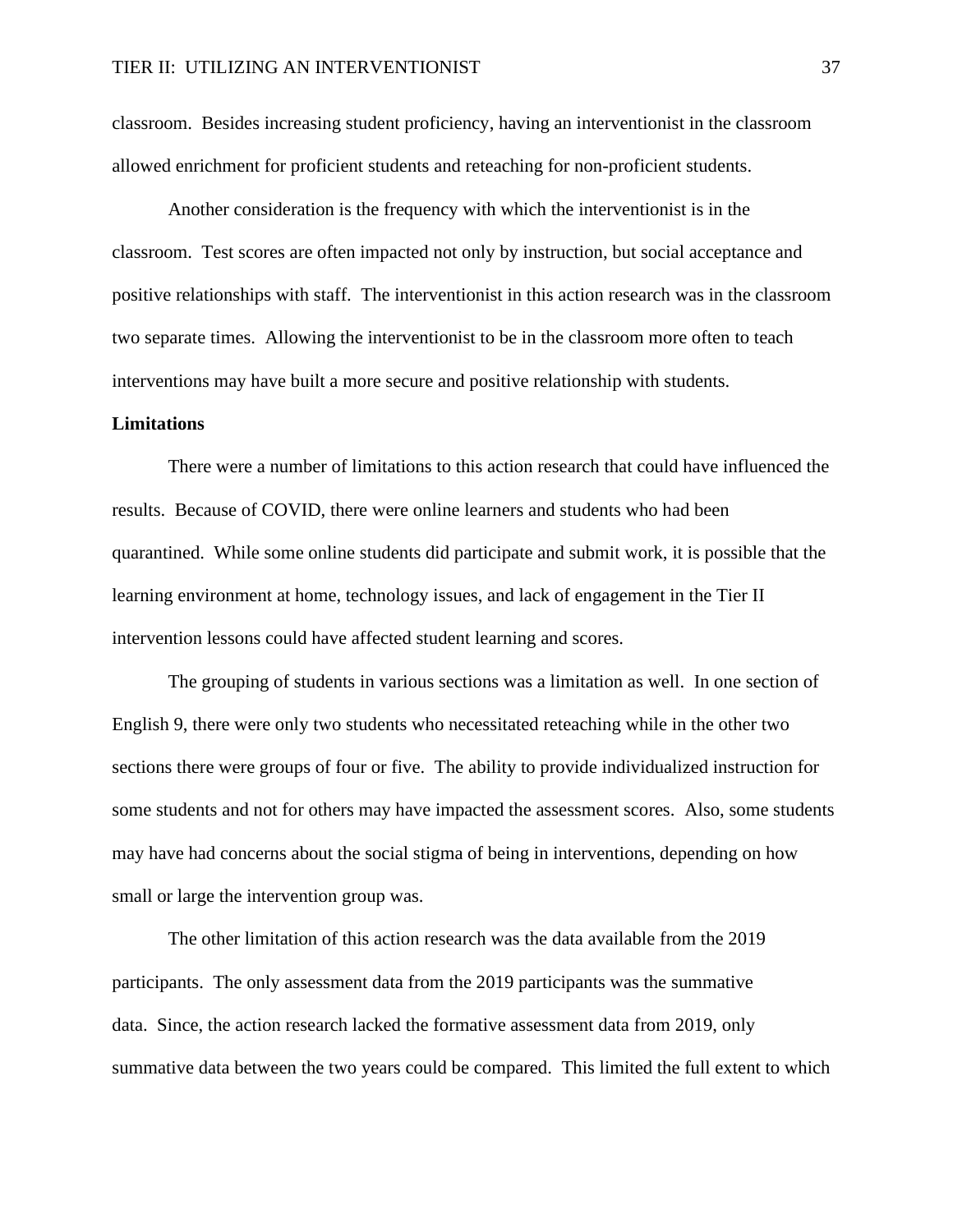the action research could determine the impact of the interventionist on the growth of student achievement.

## **Suggestions for Future Research**

Research has shown that a consistent weakness of secondary RTI programs has been the lack of resources and tools available to classroom teachers. Universal screening tools and formative assessments are all essential to progress monitor student success. Unlike the elementary level which has standardized assessments like the FAST, DIBELS, and Gates-MacGinitie tests to assess students progress in literacy, high school teachers have few resources. An exploration of useful research-based universal screening tools available to secondary teachers would assist in quickly identifying those students who were not proficient. Also, students' scores could then be tracked, so teachers can see a pattern of skill development or regression.

A second consideration for further research is the effect of consistent incorporation of an interventionist in the classroom. In this action research, the interventionist was only in the classroom twice in the span of four weeks. Additional research on a year-long incorporation of an interventionist in the classroom would yield more complete data on the impact of student achievement.

A third consideration is the certification of the interventionist. In this action research, the interventionist was an ELA teacher who was familiar with the curriculum, standards and structure of the classroom. Further research on who is best qualified and able to teach Tier II inclass interventions would help administrators and departments organize a structured approach to interventions.

Last, research which compares the effect of not offering Tier II interventions to nonproficient students to offering Tier II interventions taught by an interventionist would provide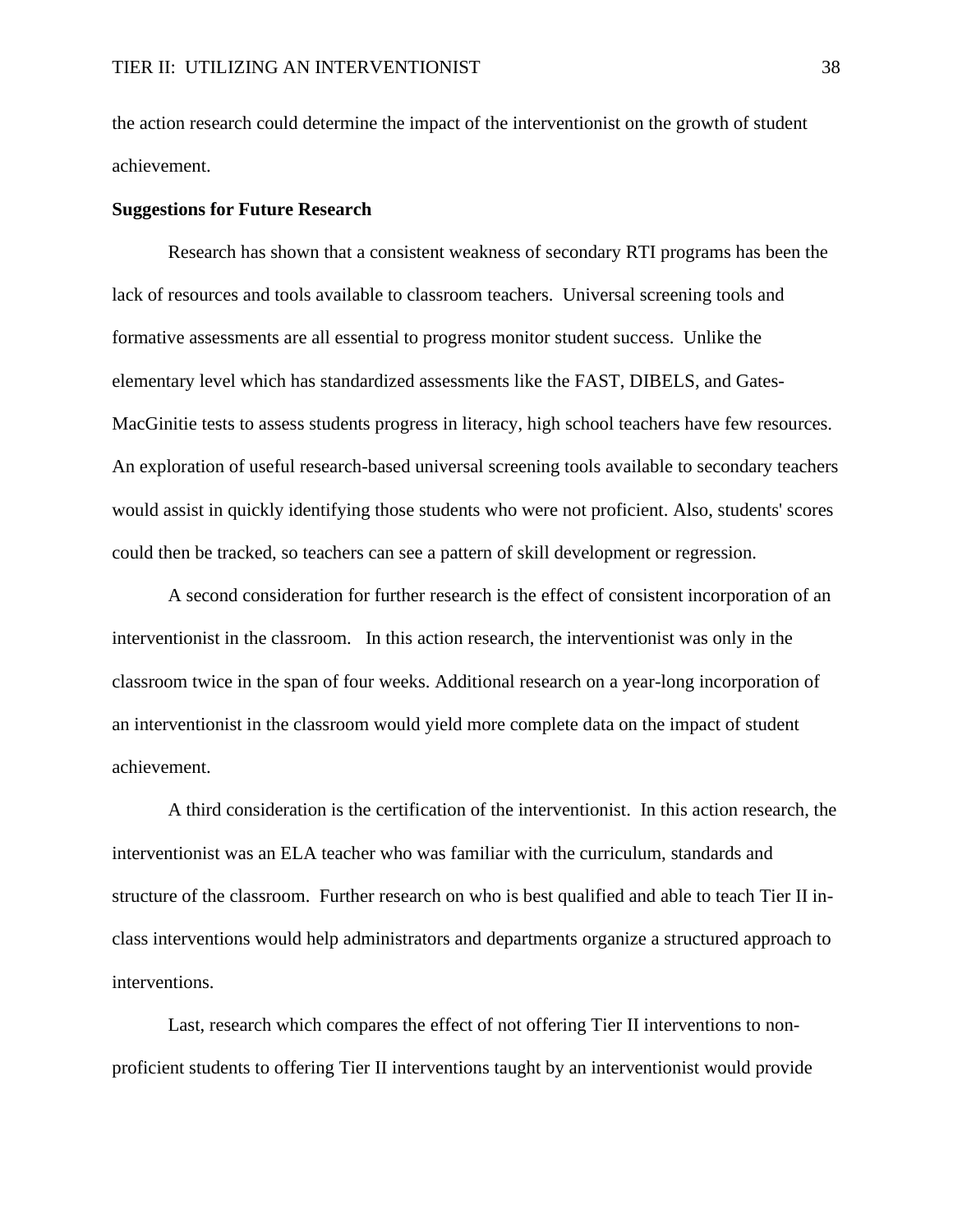insight into the overall benefit of the RTI process. Results from this research would assist school districts in determining how or if they should incorporate an interventionist in a system-wide approach or on an individual classroom basis.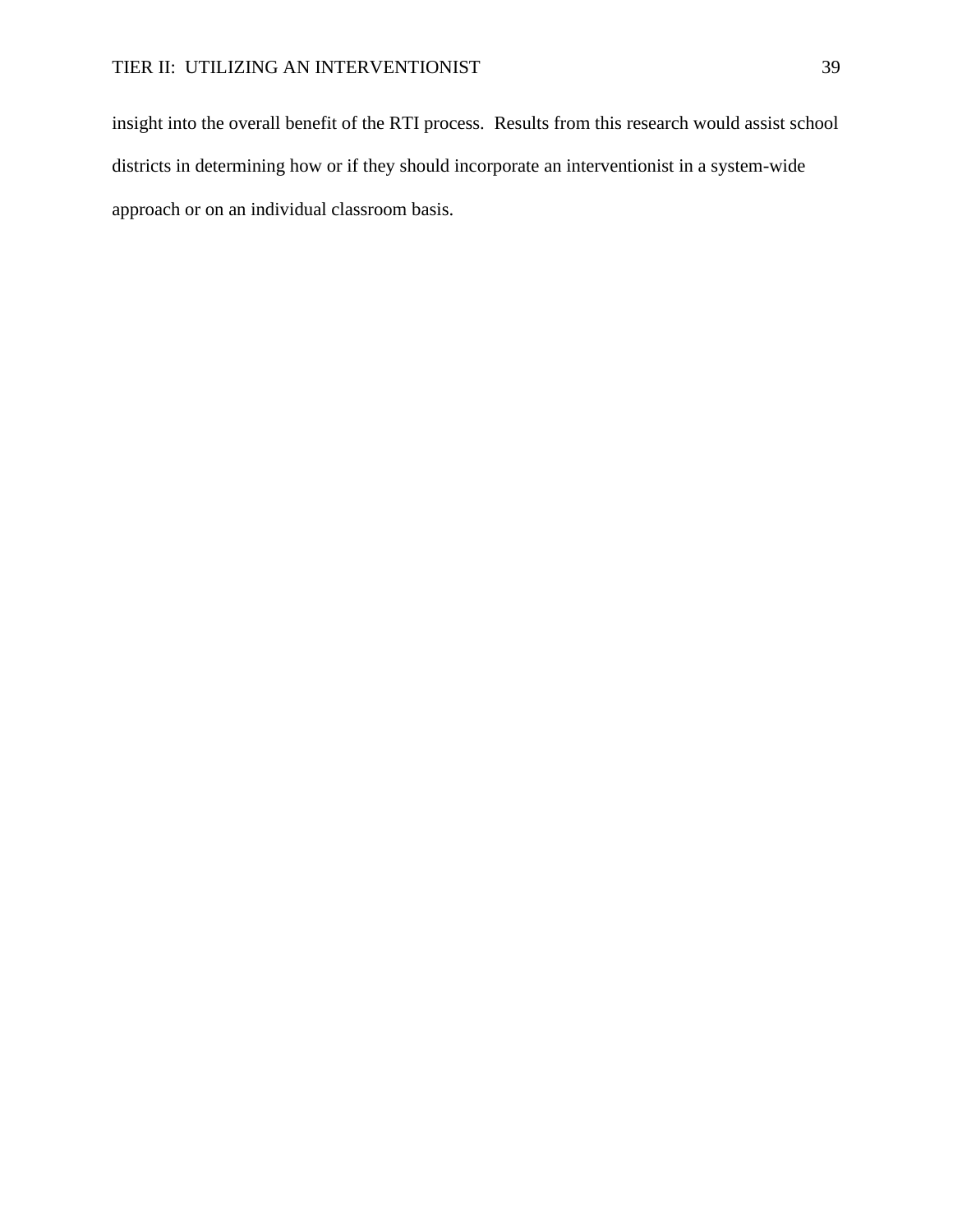#### **Conclusion**

The Response to Intervention process has focused on providing struggling readers with assistance immediately. School districts have adopted the three-tier model which focused on identification of students who need reteaching, tiers of instruction and monitoring students to determine when they have met expectations. This model has worked well in the primary grades, but its implementation in the secondary level has not been as prominent or successful. This action research sought to study and collect data on effective structures, namely the incorporation of an interventionist in the secondary English classroom.

Over the course of four weeks and two intervention lessons, data was collected on student growth in two key reading skills: identifying the main idea and summarizing. The results were then compared to data from 2019 Tier II intervention lessons which did not have an interventionist in the classroom for reteaching. The results showed that the inclusion of an additional teacher to provide Tier II reteaching did not significantly improve student achievement. However, because the teacher also provided remediation in prior years, evaluating the data from both years identified the relationship between Tier II interventions and increased student proficiency. The chi squared test of association determined that Tier II interventions did significantly increase the number of students who achieved proficiency. Even though using an interventionist for Tier II interventions offered no significant difference, the action research identified incidental benefits of using an interventionist for Tier II interventions. The research also confirmed the positive impact that Tier II interventions can have on improving student achievement.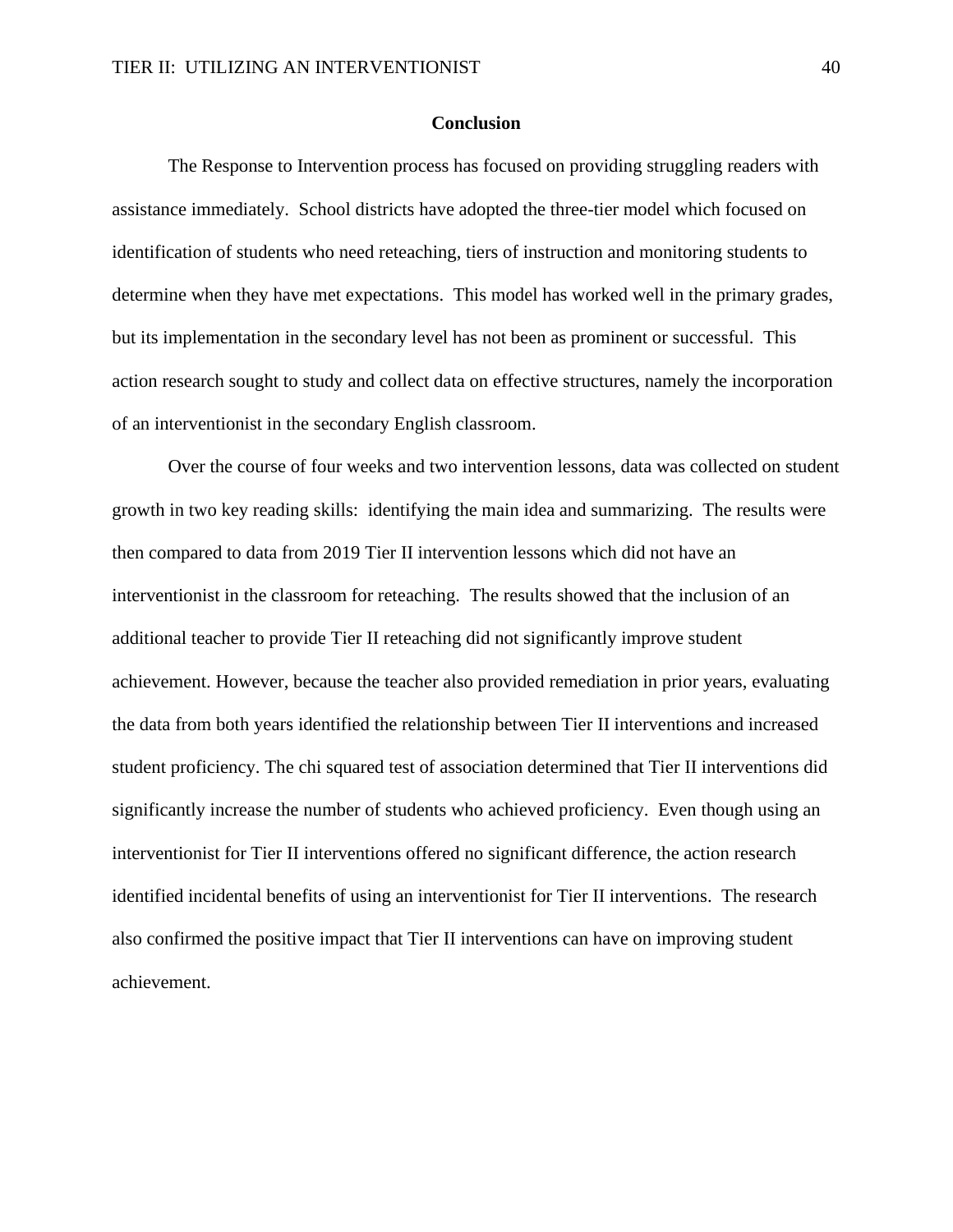#### **References**

- Balu, R., Zhu, P., Doolittle, F., Schiller, E., Jenkins, J., Gersten, R. (2015). Evaluation of response to intervention practices for elementary school reading. Retrieved from <http://ies.ed.gov/ncee/pubs/20164000/pdf/20164000.pdf>
- Bartholomew, M., & De Jong, D. (2017). Barriers to implementing the response to intervention framework in secondary schools: Interviews with secondary principals. *NASSP Bulletin*, *101*(4), 261–277. https://doi.org[/10.1177/0192636517743788](https://doi-org.ezproxy.nwciowa.edu/10.1177/0192636517743788)
- Bemboom, C. M., & McMaster, K. L. (2013). A comparison of lower- and higher-resourced tier 2 reading interventions for high school sophomores. *Learning Disabilities Research & Practice*, *28*(4), 184–195.<https://doi.org/10.1111/ldrp.12020>
- Berkeley, S., Bender, W. N., Peaster, L., & Saunders, L. (2009). Implementation of response to intervention: A snapshot of progress. *Journal of Learning Disabilities*, *42*(1), 85–95. <https://doi.org/10.1177/0022219408326214>
- Berkeley, S., Scanlon, D., Bailey, T. R., Sutton, J. C., & Sacco, D. M. (2020). A snapshot of RTI implementation a decade later: New picture, same story. *Journal of Learning Disabilities*, *53*(5), 332–342.<https://doi.org/10.1177/0022219420915867>
- Dallas, W. P. (2017). Systemic sustainability in RTI using intervention-based scheduling methodologies. *Learning Disability Quarterly*, *40*(2), 105–113. https://doi.org[/10.1177/0731948717690141](https://doi-org.ezproxy.nwciowa.edu/10.1177/0731948717690141)
- ELA Iowa Core. (2016). Iowa.gov. Retrieved from https://iowacore.gov/standards/literacy/9- 10/grade-9-10-literacy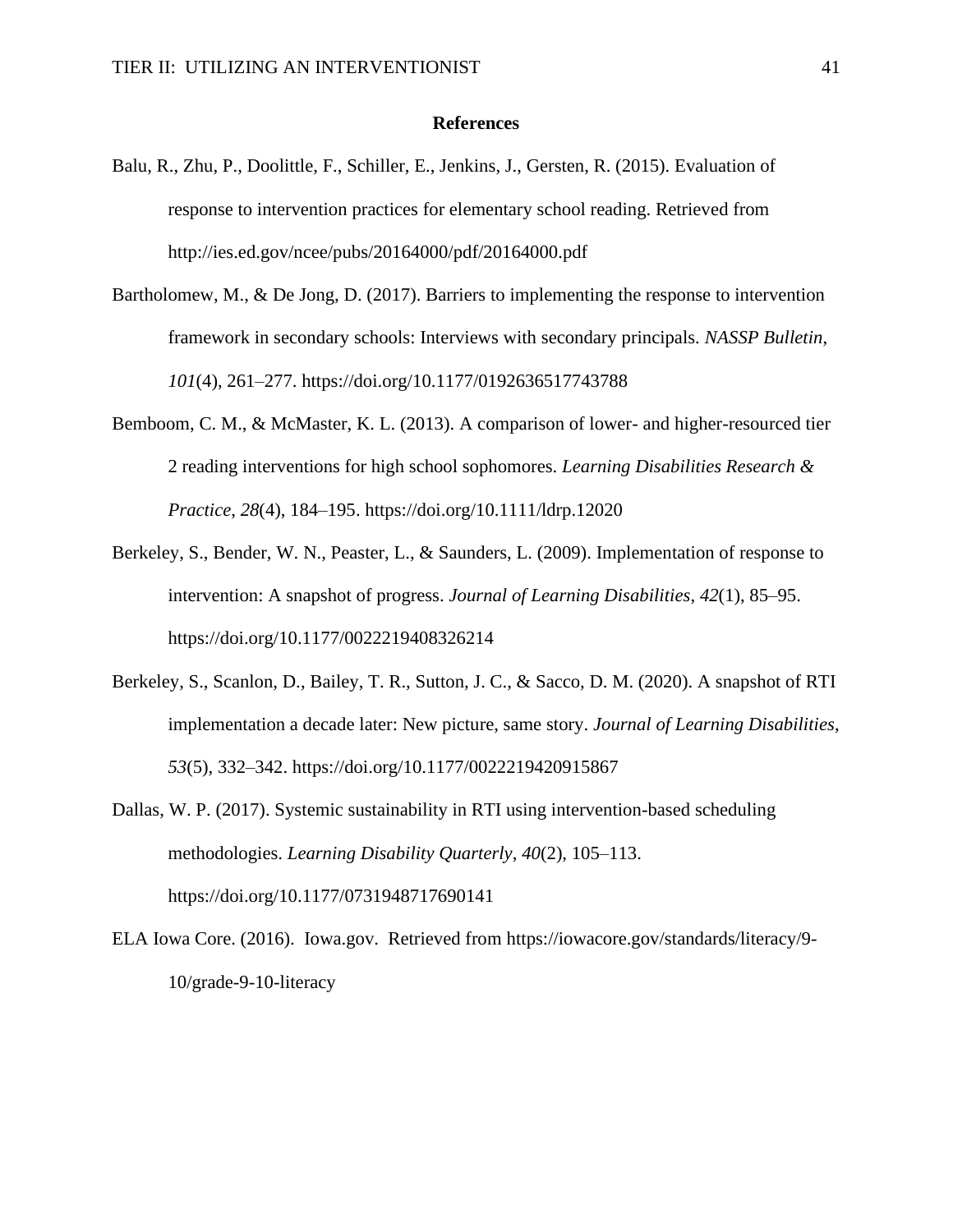- Essential Components of MTSS. (2021). Center on Multi-tiered System of Supports. Retrieved from https://mtss4success.org/essential-components
- Evans, C. (2019). What do I need to know about competency-based grading? *Center for Assessment*. Retrieved from [https://www.nciea.org/blog/education-policy/what-do-i](https://www.nciea.org/blog/education-policy/what-do-i-need-know-about-competency-based-grading)[need-know-about-competency-based-grading](https://www.nciea.org/blog/education-policy/what-do-i-need-know-about-competency-based-grading)
- Frey, N., & Fisher, D. (2011). Five mistakes to avoid; implementing response to intervention at the secondary level is challenging, but building on solid instructional practices will help you avoid common mistakes. *Principal Leadership*, *12*(4), 56+.
- Fisher, D. & Frey, N. (2013). Implementing RTI in a high school: A case study. *Journal of Learning Disabilities*, *46*(2), 99–114. https://doi.org[/10.1177/0022219411407923](https://doi-org.ezproxy.nwciowa.edu/10.1177/0022219411407923)
- Fisher, D. & Frey, N. (2008). Homework and the gradual release of responsibility: making responsibility possible. *National Council of Teachers of English*. *98*(2), 41-45.
- Iowa, S. O. (n.d.). Iowa school performance profiles. Retrieved from [https://www.iaschoolperformance.gov/ECP/StateDistrictSchool/SchoolDetails?DetailTyp](https://www.iaschoolperformance.gov/ECP/StateDistrictSchool/SchoolDetails?DetailType=PostSecondary&k=11276&y=2020) [e=PostSecondary&k=11276&y=2020](https://www.iaschoolperformance.gov/ECP/StateDistrictSchool/SchoolDetails?DetailType=PostSecondary&k=11276&y=2020)
- Grapin, S., Waldron, N., Joyce‐Beaulieu, D. (2019). Longitudinal effects of RTI implementation on reading achievement outcomes. *Psychology in the Schools*.; 56: 242– 254.
- Jaeger, E. L. (2016). Intensity of focus, richness of content: Crafting tier 2 response to intervention in an era of the common core. *Reading Teacher*, *70*(2), 179–188.
- Johnson, A. P. (2017). A meaning-based plan for addressing RTI for struggling readers. *International Journal of Whole Schooling*, *13*(3), 88+.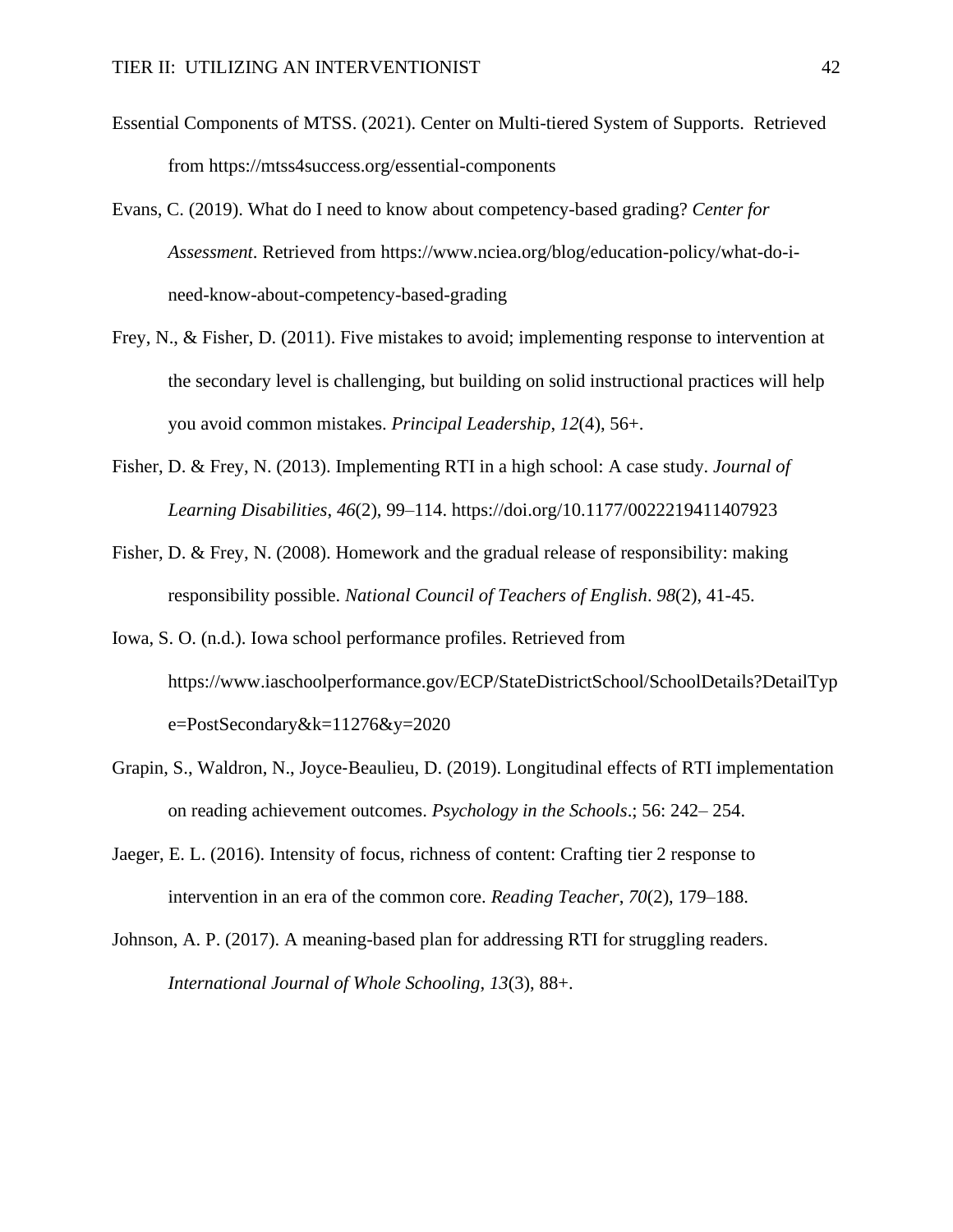- Kressler, B., & Cavendish, W. (2020). High school teachers' sense-making of response to intervention: A Critical Practice Analysis. *Education and Urban Society*, *52*(3), 433–458. https://doi.org[/10.1177/0013124519848032](https://doi-org.ezproxy.nwciowa.edu/10.1177/0013124519848032)
- Maier, M. P., Pate, J. L., Gibson, N. M., Hilgert, L., Hull, K., & Campbell, P. C. (2016). A quantitative examination of school leadership and response to intervention. *Learning Disabilities Research & Practice (Wiley-Blackwell)*, *31*(2), 103–112.

Mills, Geoffrey. (2017). Action research: A guide for the teacher researcher. Pearson.

- NAEP Reading 2019 Highlights. (n.d.). Retrieved from https://www.nationsreportcard.gov/highlights/reading/2019/
- Pyle, N., & Vaughn, S. (2012). Remediating reading difficulties in a response to intervention model with secondary students. *Psychology in the Schools*, *49*(3), 273–284. <https://doi.org/10.1002/pits.21593>
- Sansosti, F. J., Noltemeyer, A., & Goss, S. (2010). Principals' perceptions of the importance and availability of response to intervention practices within high school settings. *School Psychology Review, 39*(2), 286-295.
- Sharp, K., Sanders, K., Noltemeyer, A., Hoffman, J., & Boone, W. J. (2016). The relationship between RTI implementation and reading achievement: A school-level analysis. *Preventing School Failure*, *60*(2), 152–160.

Shapiro, E. (n.d.). Tiered instruction and intervention in a response-to-intervention model. *RTI Action Network*. Retrieved from [http://www.rtinetwork.org/essential/tieredinstruction/tiered-instruction-and-intervention](http://www.rtinetwork.org/essential/tieredinstruction/tiered-instruction-and-intervention-rti-model)[rti-model](http://www.rtinetwork.org/essential/tieredinstruction/tiered-instruction-and-intervention-rti-model)